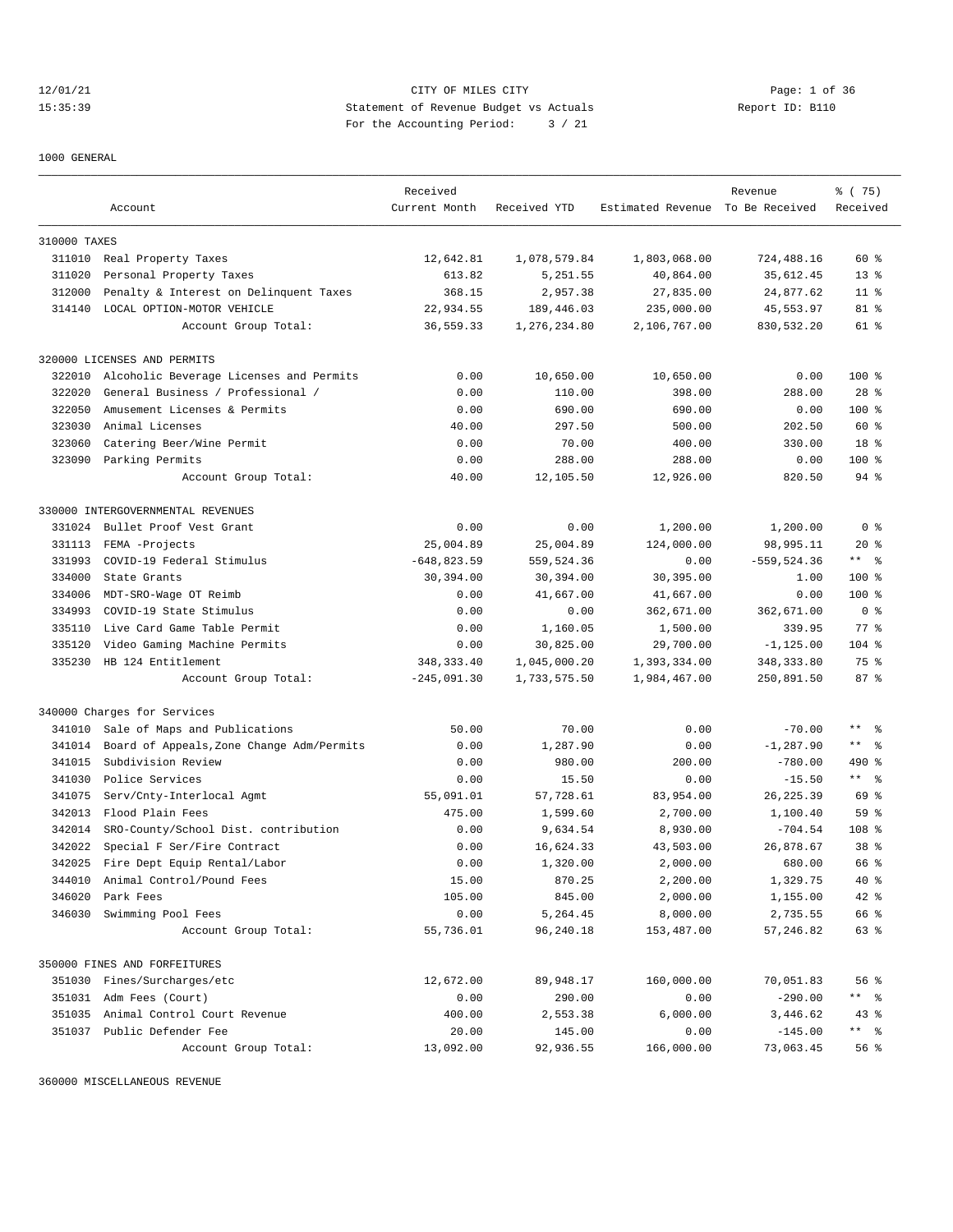# 12/01/21 CITY OF MILES CITY Page: 2 of 36 15:35:39 Statement of Revenue Budget vs Actuals Report ID: B110 For the Accounting Period: 3 / 21

#### 1000 GENERAL

|        |                                   | Received      |              |                   | Revenue        | % (75)           |
|--------|-----------------------------------|---------------|--------------|-------------------|----------------|------------------|
|        | Account                           | Current Month | Received YTD | Estimated Revenue | To Be Received | Received         |
| 361005 | MidRivers Franchise Fees          | 0.00          | 79,095.47    | 100,000.00        | 20,904.53      | 79 %             |
| 361010 | Land Rental                       | 150.00        | 42, 367.24   | 43,891.00         | 1,523.76       | 97%              |
| 361020 | Building Rentals                  | 1,716.66      | 15,449.94    | 20,600.00         | 5,150.06       | 75 %             |
| 362020 | MISC REVENUE                      | $-30, 413.22$ | 16,477.19    | 0.00              | $-16, 477.19$  | $***$ $ -$       |
| 362022 | Health Ins-MMIA Emp Benefits Prog | $-42.15$      | $-35.05$     | 0.00              | 35.05          | $***$ $ -$       |
| 365000 | Contributions and Donations       | 0.00          | 644.00       | 0.00              | $-644.00$      | $***$ $ -$       |
| 366040 | Misc.-BHS                         | 0.00          | 0.00         | 900.00            | 900.00         | 0 <sup>8</sup>   |
| 366050 | Sale of Junk/Salvage-PD cars      | 0.00          | 4,715.00     | 2,760.00          | $-1,955.00$    | 171 %            |
| 367000 | Sale of Junk or Salvage           | 0.00          | 950.00       | 600.00            | $-350.00$      | 158 <sup>8</sup> |
|        | Account Group Total:              | $-28,588.71$  | 159,663.79   | 168,751.00        | 9,087.21       | 95 <sup>8</sup>  |
|        | 370000 INVESTMENT EARNINGS        |               |              |                   |                |                  |
| 371010 | Investment Earnings               | 0.00          | 1,952.96     | 10,000.00         | 8,047.04       | $20*$            |
|        | Account Group Total:              | 0.00          | 1,952.96     | 10,000.00         | 8,047.04       | $20*$            |
|        | 380000 OTHER FINANCING SOURCES    |               |              |                   |                |                  |
| 383000 | Interfund Operating Transfer      | 149,898.18    | 346,168.07   | 618,207.00        | 272,038.93     | 56%              |
|        | Account Group Total:              | 149,898.18    | 346,168.07   | 618,207.00        | 272,038.93     | 56 %             |
|        | Fund Total:                       | $-18, 354.49$ | 3,718,877.35 | 5,220,605.00      | 1,501,727.65   | 71 %             |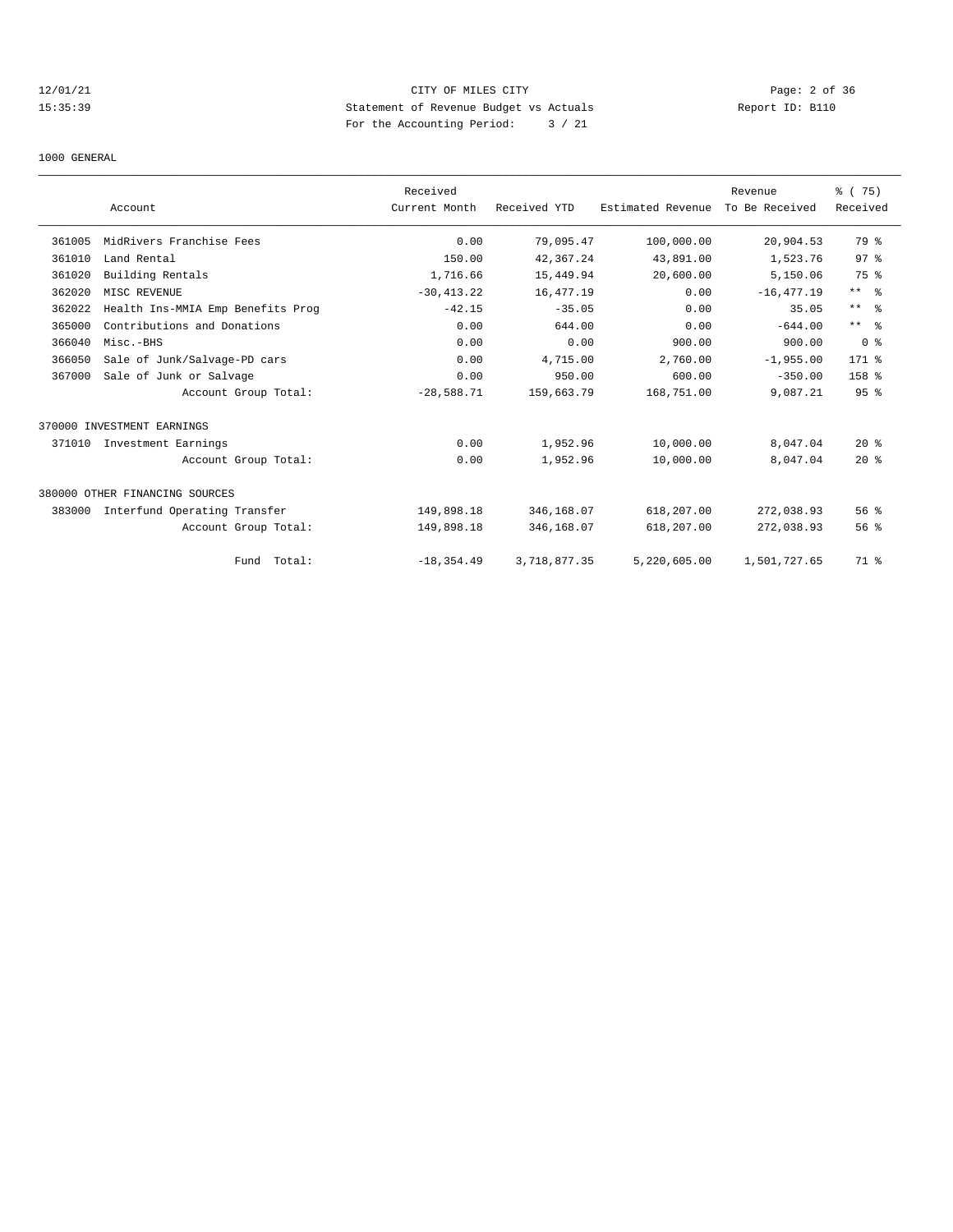# 12/01/21 CITY OF MILES CITY Page: 3 of 36 15:35:39 Statement of Revenue Budget vs Actuals Report ID: B110 For the Accounting Period: 3 / 21

#### 2220 LIBRARY

|        |                                   | Received      |              |                   | Revenue        | % (75)                  |
|--------|-----------------------------------|---------------|--------------|-------------------|----------------|-------------------------|
|        | Account                           | Current Month | Received YTD | Estimated Revenue | To Be Received | Received                |
|        | 340000 Charges for Services       |               |              |                   |                |                         |
| 341075 | Serv/Cnty-Interlocal Agmt         | 0.00          | 0.00         | 41,425.00         | 41,425.00      | $0$ %                   |
| 346070 | Library Fees                      | 156.75        | 1,127.80     | 4,000.00          | 2,872.20       | $28$ %                  |
| 346074 | Book Sales                        | 2.50          | 168.60       | 400.00            | 231.40         | 42 %                    |
|        | Account Group Total:              | 159.25        | 1,296.40     | 45,825.00         | 44,528.60      | 3%                      |
|        | 360000 MISCELLANEOUS REVENUE      |               |              |                   |                |                         |
| 362020 | MISC REVENUE                      | 0.00          | 0.00         | 200,000.00        | 200,000.00     | 0 <sup>8</sup>          |
| 365035 | Donation-Library Board of Trustee | 20.00         | 2,978.97     | 0.00              | $-2,978.97$    | $***$ $=$ $\frac{6}{5}$ |
|        | Account Group Total:              | 20.00         | 2,978.97     | 200,000.00        | 197,021.03     | 1 <sup>8</sup>          |
|        | 380000 OTHER FINANCING SOURCES    |               |              |                   |                |                         |
| 383000 | Interfund Operating Transfer      | 25,829.58     | 232,466.22   | 309,955.00        | 77,488.78      | 75 %                    |
|        | Account Group Total:              | 25,829.58     | 232,466.22   | 309,955.00        | 77,488.78      | 75 %                    |
|        | Fund Total:                       | 26,008.83     | 236,741.59   | 555,780.00        | 319,038.41     | $43$ $%$                |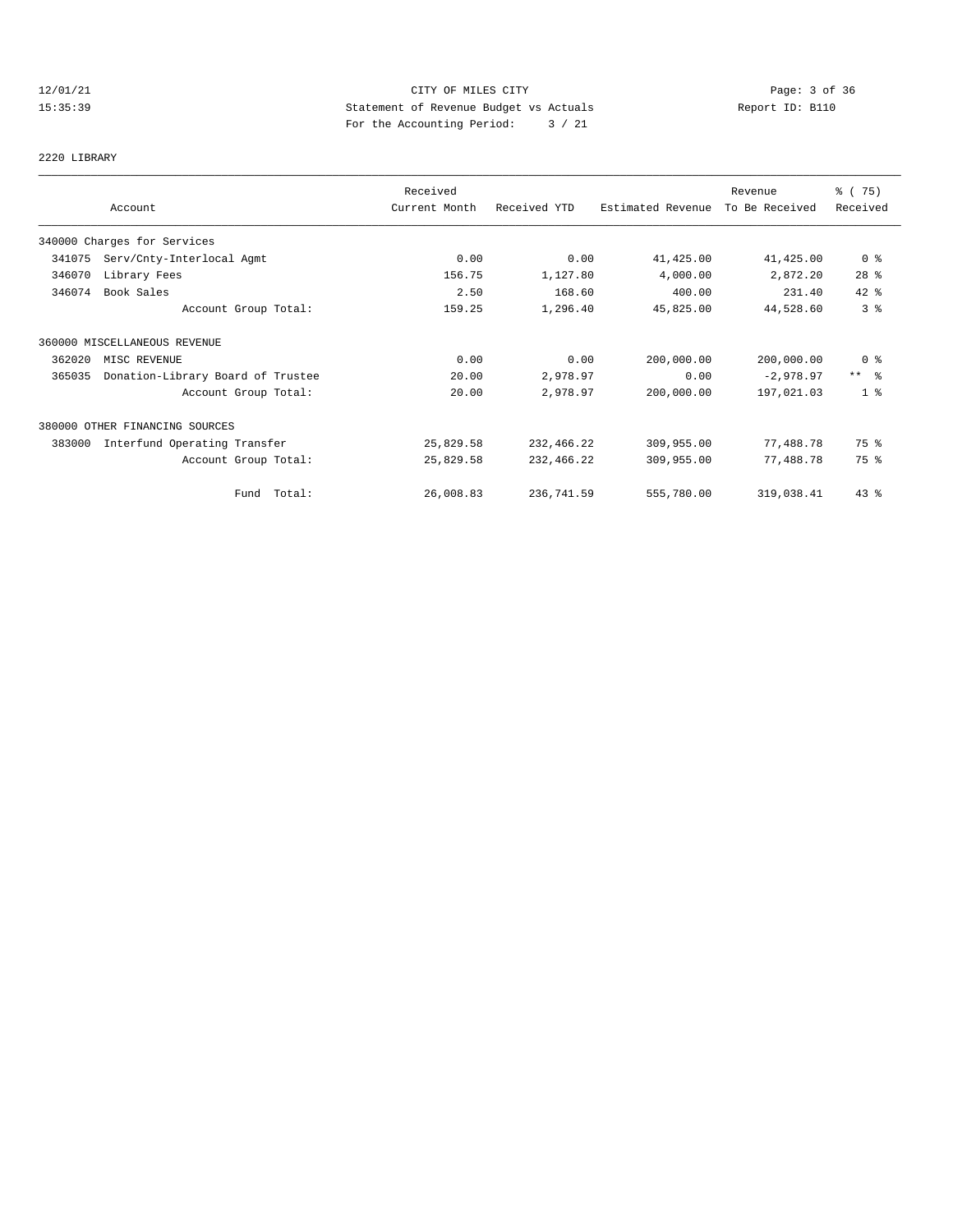# 12/01/21 CITY OF MILES CITY CHEREN CITY Page: 4 of 36<br>15:35:39 Statement of Revenue Budget vs Actuals Report ID: B110 15:35:39 Statement of Revenue Budget vs Actuals Report ID: B110 For the Accounting Period: 3 / 21

#### 2260 EMERGENCY DISASTER

|              | Account                                | Received<br>Current Month | Received YTD | Estimated Revenue | Revenue<br>To Be Received | % (75)<br>Received |
|--------------|----------------------------------------|---------------------------|--------------|-------------------|---------------------------|--------------------|
| 310000 TAXES |                                        |                           |              |                   |                           |                    |
| 311010       | Real Property Taxes                    | 3.19                      | 30.33        | 250.00            | 219.67                    | $12*$              |
| 311020       | Personal Property Taxes                | 3.15                      | 3.92         | 50.00             | 46.08                     | 8 %                |
| 312000       | Penalty & Interest on Delinquent Taxes | 3.50                      | 28.02        | 30.00             | 1.98                      | $93$ $%$           |
|              | Account Group Total:                   | 9.84                      | 62.27        | 330.00            | 267.73                    | $19*$              |
|              | Total:<br>Fund                         | 9.84                      | 62.27        | 330.00            | 267.73                    | $19*$              |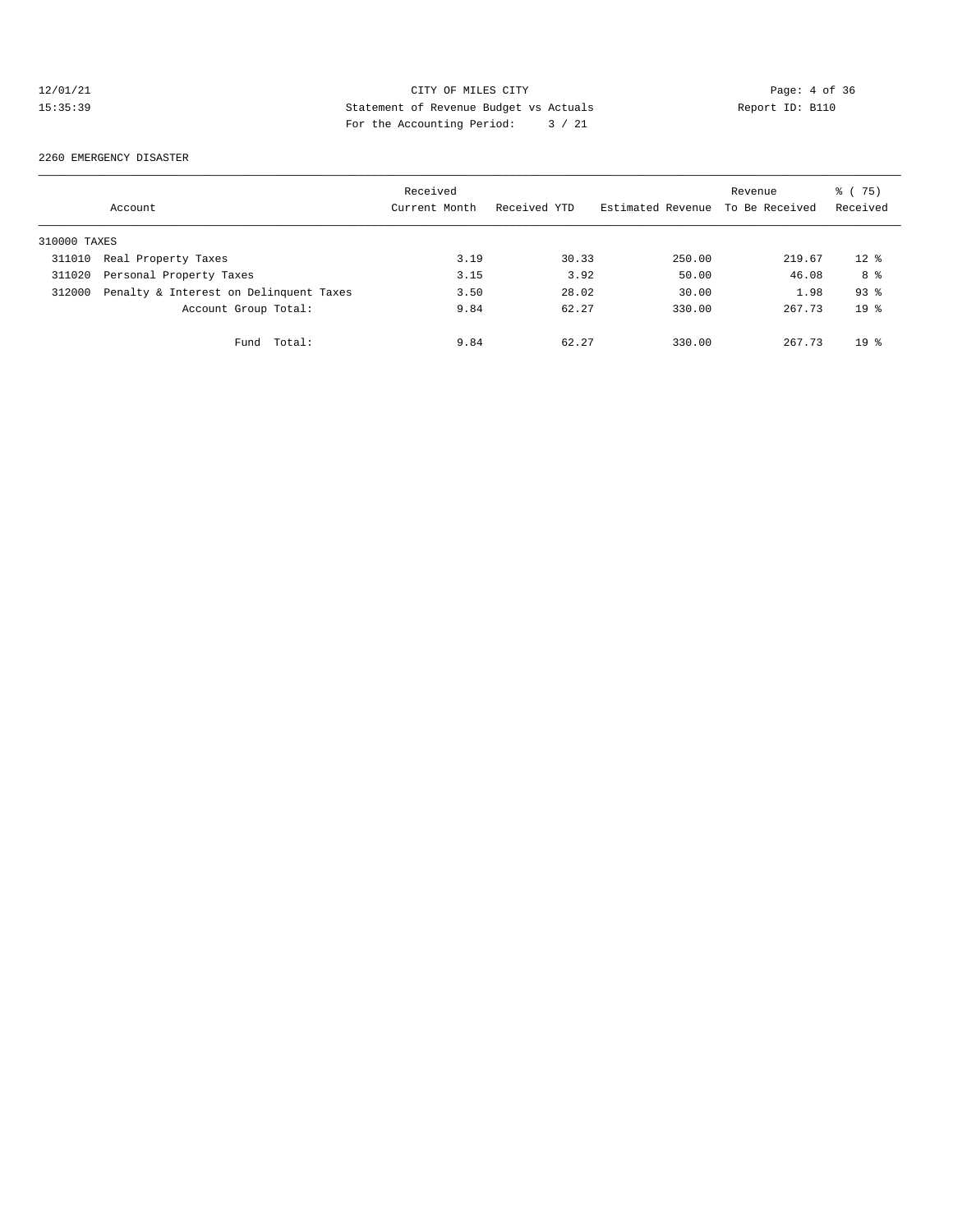# 12/01/21 CITY OF MILES CITY CONTRIBUTE CITY Page: 5 of 36<br>15:35:39 Statement of Revenue Budget vs Actuals Report ID: B110 15:35:39 Statement of Revenue Budget vs Actuals Report ID: B110 For the Accounting Period: 3 / 21

#### 2270 Health

|              |                                | Received      |              |                   | Revenue        | % (75)          |  |
|--------------|--------------------------------|---------------|--------------|-------------------|----------------|-----------------|--|
|              | Account                        | Current Month | Received YTD | Estimated Revenue | To Be Received | Received        |  |
| 310000 TAXES |                                |               |              |                   |                |                 |  |
| 311010       | Real Property Taxes            | $-161,580.04$ | 0.00         | 0.00              | 0.00           | $***$ %         |  |
|              | Account Group Total:           | $-161,580.04$ | 0.00         | 0.00              | 0.00           | $***$ $\approx$ |  |
|              | 380000 OTHER FINANCING SOURCES |               |              |                   |                |                 |  |
| 383000       | Interfund Operating Transfer   | 0.00          | 13,000.00    | 13,000.00         | 0.00           | $100$ %         |  |
|              | Account Group Total:           | 0.00          | 13,000.00    | 13,000.00         | 0.00           | $100$ %         |  |
|              | Total:<br>Fund                 | $-161,580.04$ | 13,000.00    | 13,000.00         | 0.00           | $100$ %         |  |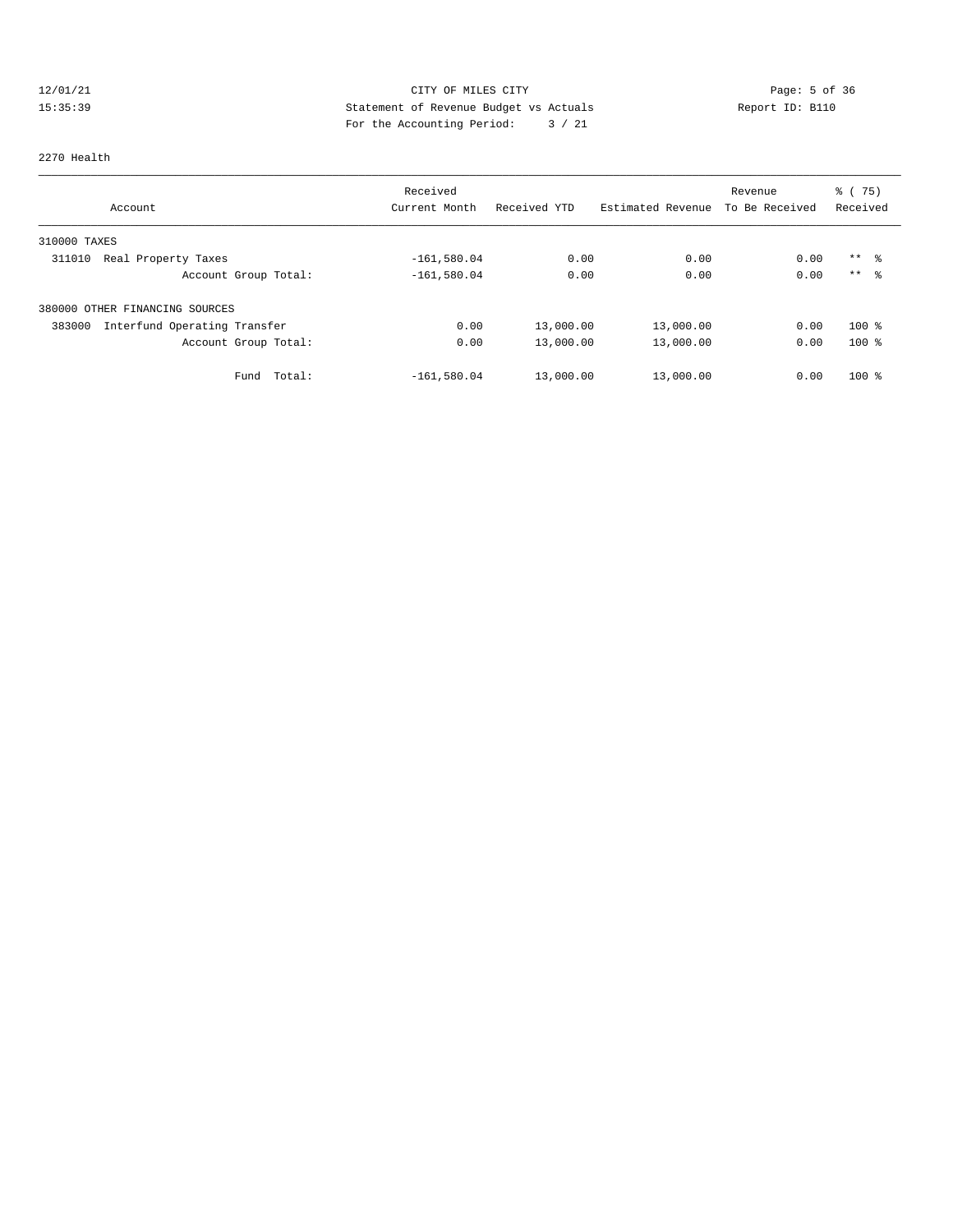# 12/01/21 CITY OF MILES CITY Page: 6 of 36 15:35:39 Statement of Revenue Budget vs Actuals Report ID: B110 For the Accounting Period: 3 / 21

#### 2310 TIFD-Downtown

|              |                                        | Received      |              |                   | Revenue        | % (75)          |
|--------------|----------------------------------------|---------------|--------------|-------------------|----------------|-----------------|
|              | Account                                | Current Month | Received YTD | Estimated Revenue | To Be Received | Received        |
| 310000 TAXES |                                        |               |              |                   |                |                 |
| 311010       | Real Property Taxes                    | 739.48        | 73,833.53    | 76,817.00         | 2,983.47       | 96 <sup>8</sup> |
| 311020       | Personal Property Taxes                | 8.98          | 470.14       | 10,000.00         | 9,529.86       | 5 <sup>°</sup>  |
| 312000       | Penalty & Interest on Delinquent Taxes | 33.44         | 105.89       | 0.00              | $-105.89$      | $***$ $ -$      |
|              | Account Group Total:                   | 781.90        | 74,409.56    | 86,817.00         | 12,407.44      | 86 <sup>8</sup> |
|              | 330000 INTERGOVERNMENTAL REVENUES      |               |              |                   |                |                 |
| 331172       | Montana Main St Grant                  | 0.00          | 0.00         | 10,000.00         | 10,000.00      | 0 <sup>8</sup>  |
| 331993       | COVID-19 Federal Stimulus              | 1,120.40      | 1,120.40     | 0.00              | $-1, 120.40$   | $***$ $ -$      |
|              | Account Group Total:                   | 1,120.40      | 1,120.40     | 10,000.00         | 8,879.60       | $11*$           |
|              | 370000 INVESTMENT EARNINGS             |               |              |                   |                |                 |
| 371010       | Investment Earnings                    | 0.00          | 283.97       | 0.00              | $-283.97$      | $***$ $ -$      |
|              | Account Group Total:                   | 0.00          | 283.97       | 0.00              | $-283.97$      | $***$ $ -$      |
|              | 380000 OTHER FINANCING SOURCES         |               |              |                   |                |                 |
| 383000       | Interfund Operating Transfer           | 0.00          | 0.00         | 2,000.00          | 2,000.00       | 0 <sup>8</sup>  |
|              | Account Group Total:                   | 0.00          | 0.00         | 2,000.00          | 2,000.00       | 0 <sup>8</sup>  |
|              | Fund Total:                            | 1,902.30      | 75,813.93    | 98,817.00         | 23,003.07      | 77.8            |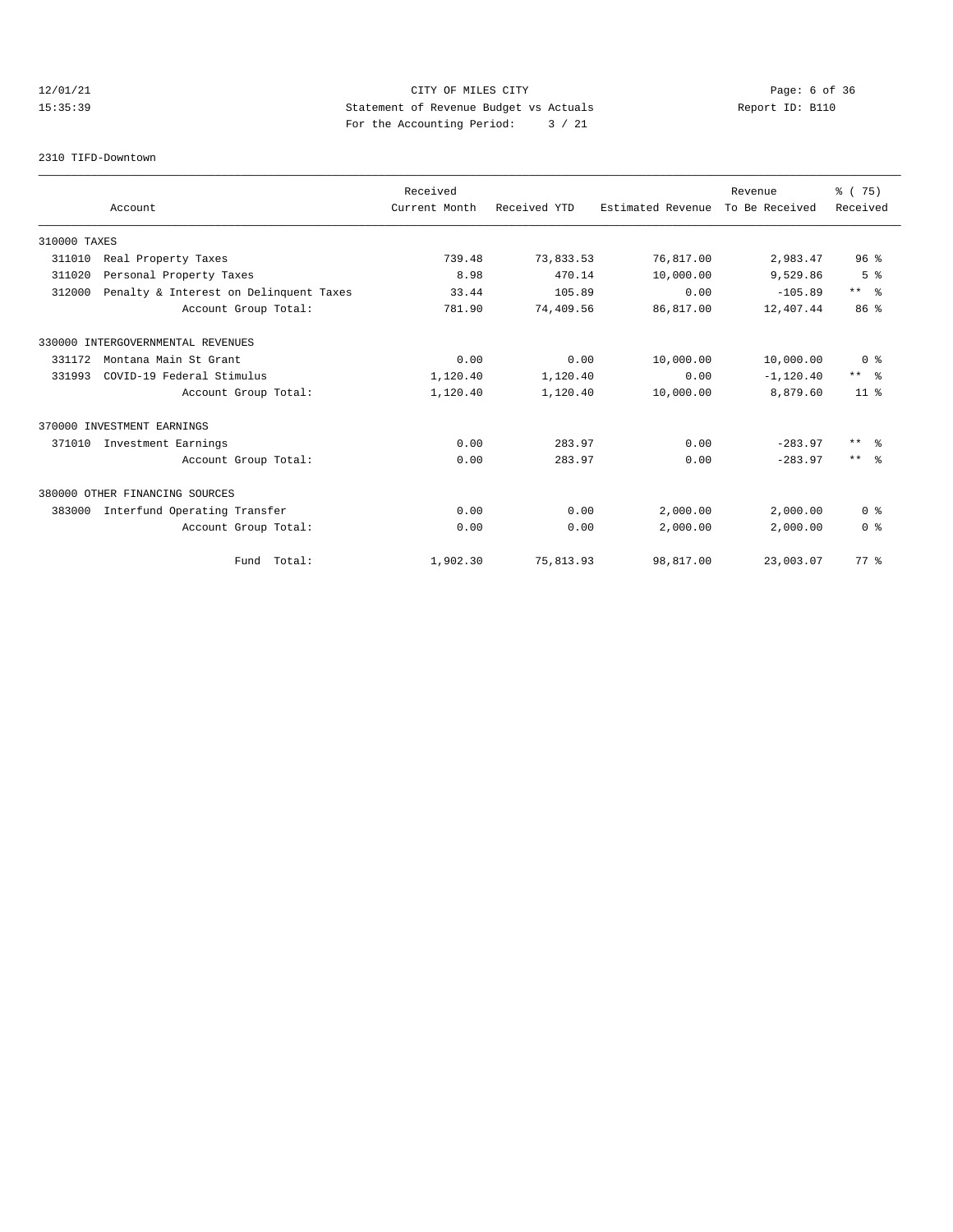# 12/01/21 CITY OF MILES CITY Page: 7 of 36 15:35:39 Statement of Revenue Budget vs Actuals Report ID: B110 For the Accounting Period: 3 / 21

2372 Permissive Medical Levy

|              | Account                                | Received<br>Current Month | Received YTD | Estimated Revenue | Revenue<br>To Be Received | % (75)<br>Received |
|--------------|----------------------------------------|---------------------------|--------------|-------------------|---------------------------|--------------------|
| 310000 TAXES |                                        |                           |              |                   |                           |                    |
| 311010       | Real Property Taxes                    | 163,526.50                | 167,539.44   | 280,756.00        | 113,216.56                | 60 %               |
| 311020       | Personal Property Taxes                | 82.50                     | 741.63       | 6, 363, 00        | 5,621.37                  | $12*$              |
| 312000       | Penalty & Interest on Delinquent Taxes | 12.29                     | 98.24        | 0.00              | $-98.24$                  | $***$ %            |
|              | Account Group Total:                   | 163,621.29                | 168, 379. 31 | 287, 119, 00      | 118,739.69                | 59 <sup>8</sup>    |
|              | Total:<br>Fund                         | 163,621.29                | 168, 379. 31 | 287, 119, 00      | 118,739.69                | 59%                |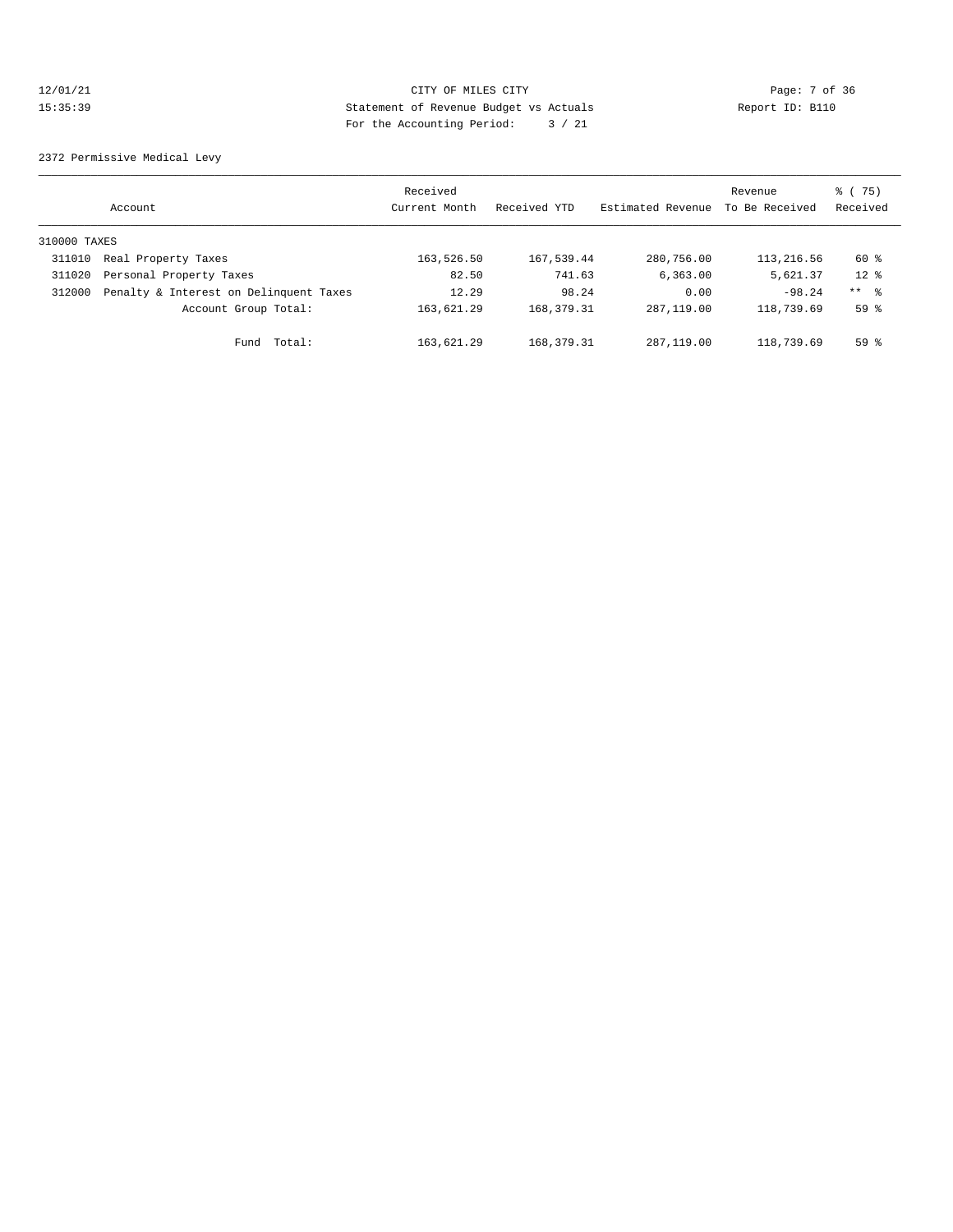# 12/01/21 CITY OF MILES CITY CHERE CITY Page: 8 of 36<br>15:35:39 Statement of Revenue Budget vs Actuals Report ID: B110 15:35:39 Statement of Revenue Budget vs Actuals Report ID: B110 For the Accounting Period: 3 / 21

#### 2390 DRUG FORFEITURE

| Account                      | Received<br>Current Month | Received YTD | Estimated Revenue To Be Received | Revenue   | 8 (75)<br>Received |
|------------------------------|---------------------------|--------------|----------------------------------|-----------|--------------------|
| 350000 FINES AND FORFEITURES |                           |              |                                  |           |                    |
| Drug Forfeitures<br>351013   | 0.00                      | 2,152.42     | 2,000.00                         | $-152.42$ | 108 <sup>8</sup>   |
| Account Group Total:         | 0.00                      | 2, 152, 42   | 2,000.00                         | $-152.42$ | 108 <sup>8</sup>   |
| Fund Total:                  | 0.00                      | 2,152.42     | 2,000.00                         | $-152.42$ | $108$ %            |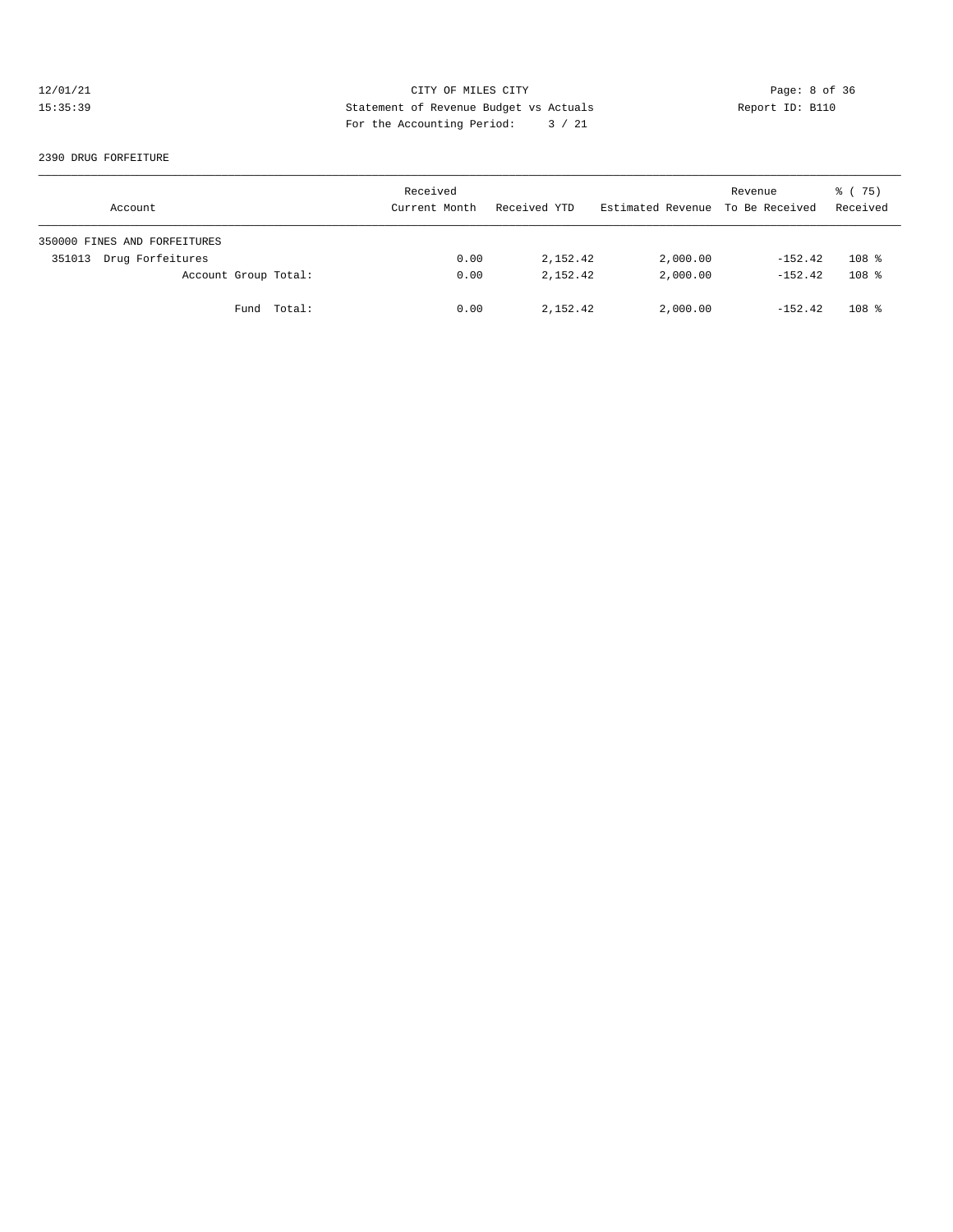# 12/01/21 CITY OF MILES CITY CHERE CITY Page: 9 of 36<br>15:35:39 Statement of Revenue Budget vs Actuals Report ID: B110 15:35:39 Statement of Revenue Budget vs Actuals Report ID: B110 For the Accounting Period: 3 / 21

#### 2394 BUILDING CODE ENFORCEMENT

|                                      | Received      |              |                   | Revenue        | $\frac{3}{6}$ ( 75) |
|--------------------------------------|---------------|--------------|-------------------|----------------|---------------------|
| Account                              | Current Month | Received YTD | Estimated Revenue | To Be Received | Received            |
| 320000 LICENSES AND PERMITS          |               |              |                   |                |                     |
| Building & Related Permits<br>323010 | 6,712.00      | 48,258.89    | 180,000.00        | 131,741.11     | $27*$               |
| Account Group Total:                 | 6,712.00      | 48,258.89    | 180,000.00        | 131,741.11     | $27*$               |
| 330000 INTERGOVERNMENTAL REVENUES    |               |              |                   |                |                     |
| Federal Stimulus<br>331990           | $-12,750.00$  | 0.00         | 0.00              | 0.00           | $***$ 8             |
| Account Group Total:                 | $-12,750.00$  | 0.00         | 0.00              | 0.00           | $***$ $\approx$     |
| Total:<br>Fund                       | $-6,038.00$   | 48,258.89    | 180,000.00        | 131,741.11     | $27*$               |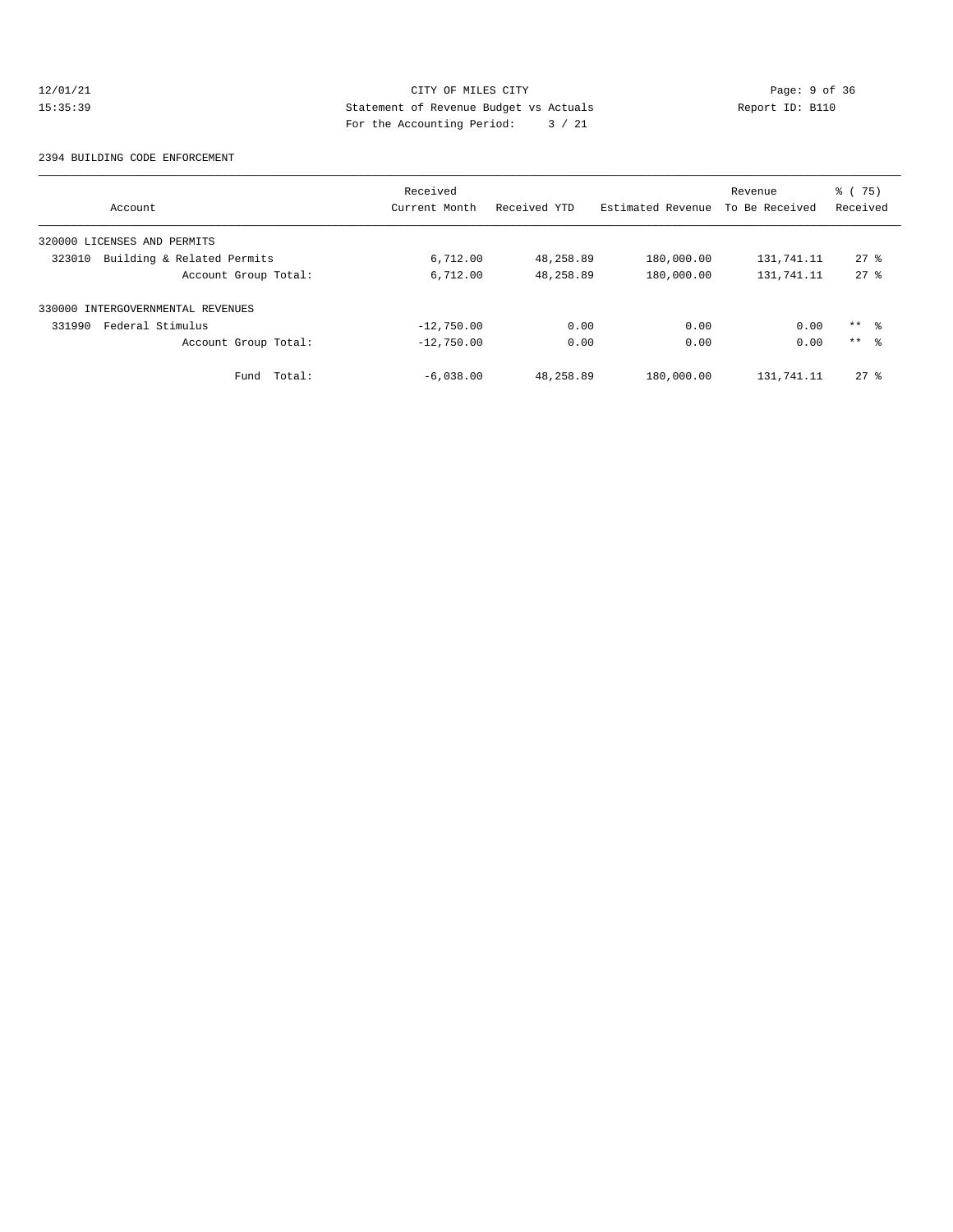# 12/01/21 Page: 10 of 36<br>15:35:39 Statement of Revenue Budget vs Actuals<br>15:35:39 Page: 10 of 36<br>15:35:39 Page: 10 of 36 15:35:39 Statement of Revenue Budget vs Actuals Report ID: B110 For the Accounting Period: 3 / 21

2400 LTG M D#165-(Gen City)

|        |                                          | Received      |              |                   | Revenue        | $\frac{3}{6}$ ( 75) |
|--------|------------------------------------------|---------------|--------------|-------------------|----------------|---------------------|
|        | Account                                  | Current Month | Received YTD | Estimated Revenue | To Be Received | Received            |
|        | 360000 MISCELLANEOUS REVENUE             |               |              |                   |                |                     |
| 363010 | Maintenance Assessments                  | 1,808.94      | 103,769.61   | 163,168.00        | 59,398.39      | 64 %                |
| 363040 | Penalty & Interest on Deling Assessments | 62.04         | 380.58       | 550.00            | 169.42         | 69 %                |
|        | Account Group Total:                     | 1,870.98      | 104,150.19   | 163,718.00        | 59,567.81      | 64 %                |
|        | 370000 INVESTMENT EARNINGS               |               |              |                   |                |                     |
| 371010 | Investment Earnings                      | 0.00          | 144.05       | 1,100.00          | 955.95         | $13*$               |
|        | Account Group Total:                     | 0.00          | 144.05       | 1,100.00          | 955.95         | $13*$               |
|        | Total:<br>Fund                           | 1,870.98      | 104,294.24   | 164,818.00        | 60,523.76      | 63 %                |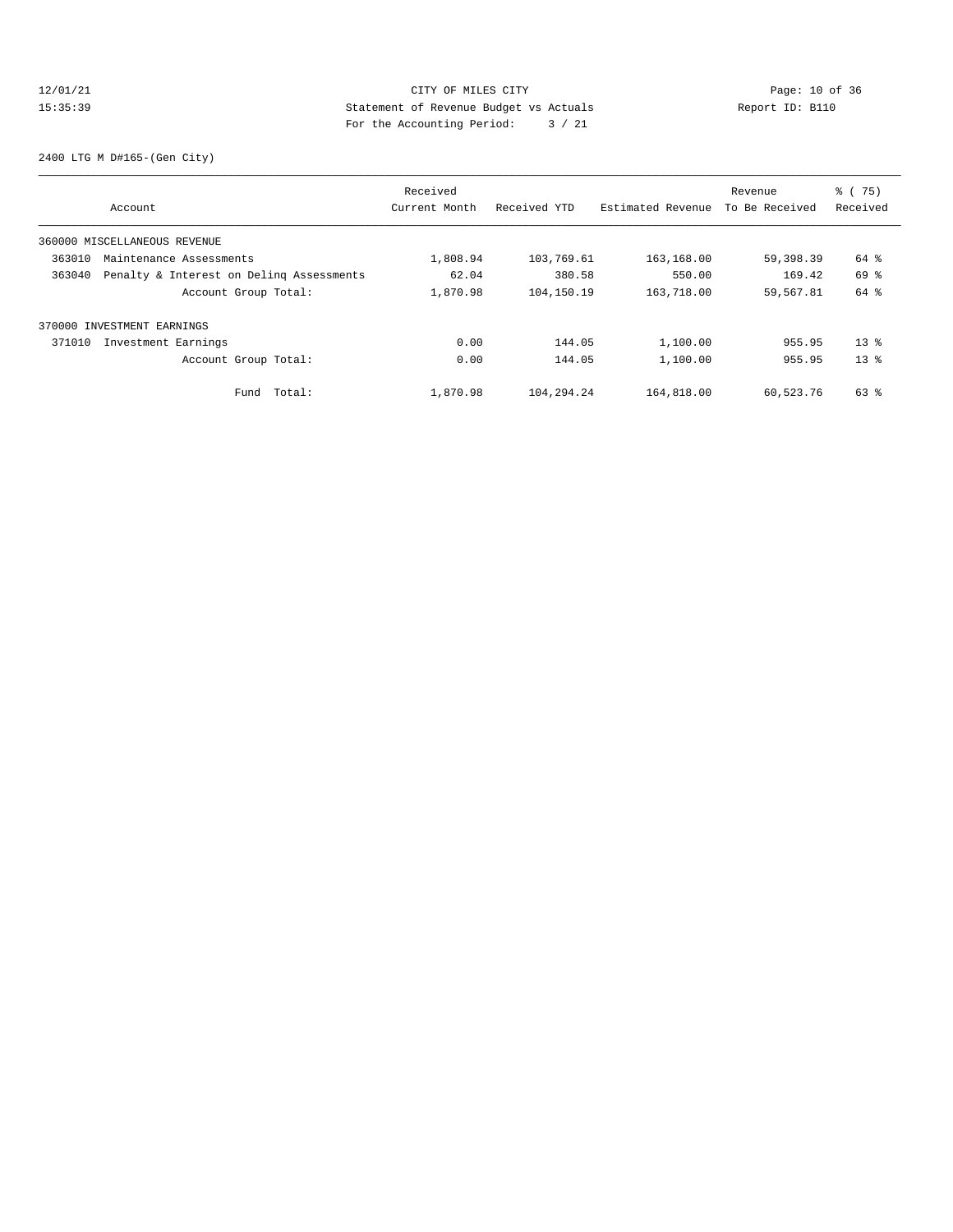# 12/01/21 Page: 11 of 36 CITY OF MILES CITY 15:35:39 Statement of Revenue Budget vs Actuals Report ID: B110 For the Accounting Period: 3 / 21

2420 LTG M D#167-(MilesAddn Etc)

| Account                                            | Received<br>Current Month | Received YTD | Estimated Revenue | Revenue<br>To Be Received | % (75)<br>Received            |
|----------------------------------------------------|---------------------------|--------------|-------------------|---------------------------|-------------------------------|
| 360000 MISCELLANEOUS REVENUE                       |                           |              |                   |                           |                               |
| 363010<br>Maintenance Assessments                  | 125.97                    | 9,969.74     | 15,778.00         | 5,808.26                  | 63 %                          |
| 363040<br>Penalty & Interest on Deling Assessments | 1.24                      | 51.34        | 100.00            | 48.66                     | $51$ $\overline{\phantom{0}}$ |
| Account Group Total:                               | 127.21                    | 10,021.08    | 15,878.00         | 5,856.92                  | 63 %                          |
| 370000 INVESTMENT EARNINGS                         |                           |              |                   |                           |                               |
| Investment Earnings<br>371010                      | 0.00                      | 27.87        | 300.00            | 272.13                    | 9 <sup>8</sup>                |
| Account Group Total:                               | 0.00                      | 27.87        | 300.00            | 272.13                    | 9 <sup>8</sup>                |
| Total:<br>Fund                                     | 127.21                    | 10,048.95    | 16,178.00         | 6,129.05                  | 62 %                          |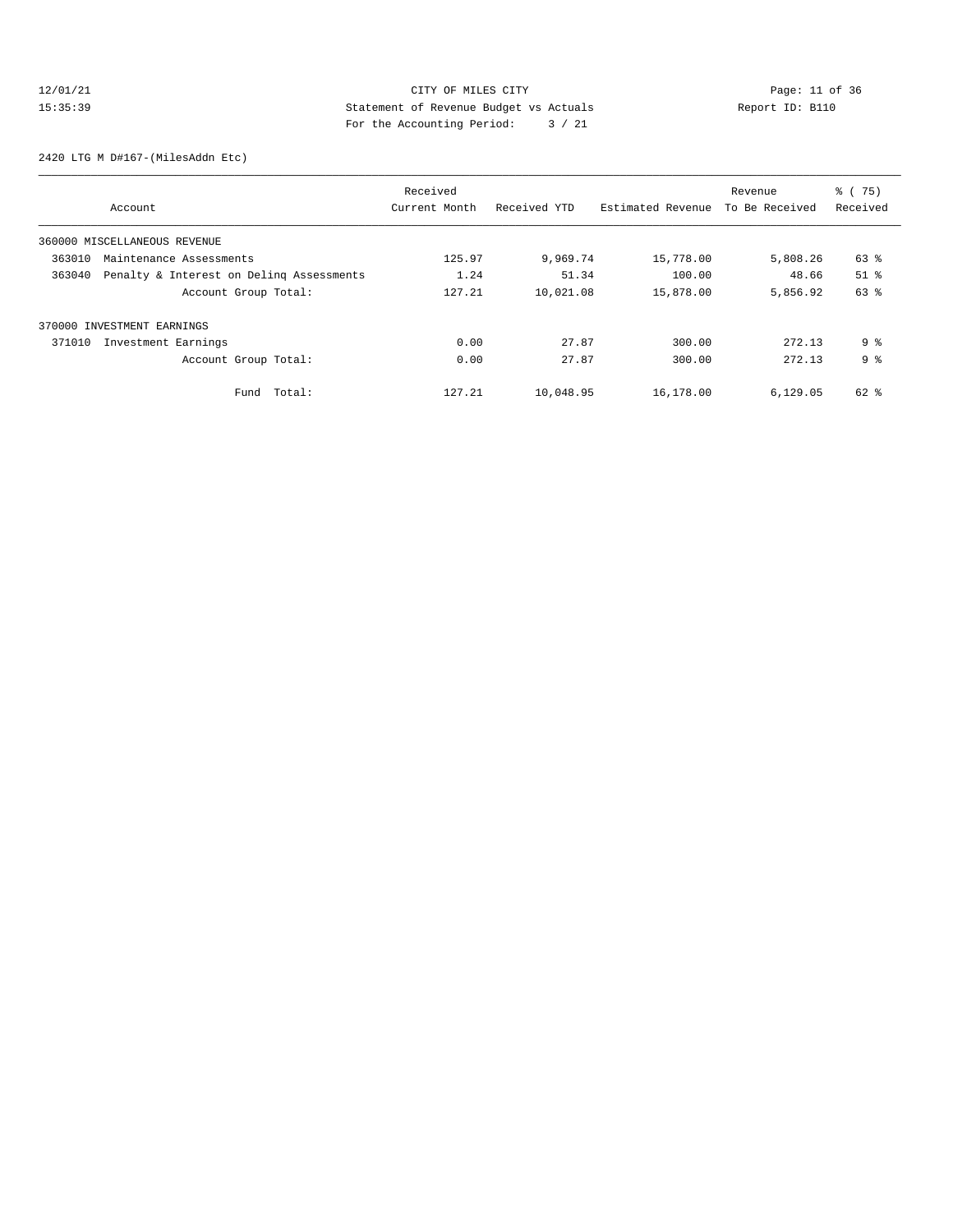# 12/01/21 Page: 12 of 36 CITY OF MILES CITY CHANGES CONTROL PAGE: 12 of 36 15:35:39 Statement of Revenue Budget vs Actuals<br>15:35:39 Report ID: B110 For the Accounting Period: 3 / 21

2430 LTG M D#171-(Balsam Est)

| Account                                            | Received<br>Current Month | Received YTD | Estimated Revenue | Revenue<br>To Be Received | % (75)<br>Received |
|----------------------------------------------------|---------------------------|--------------|-------------------|---------------------------|--------------------|
| 360000 MISCELLANEOUS REVENUE                       |                           |              |                   |                           |                    |
| 363010<br>Maintenance Assessments                  | 70.49                     | 2,770.93     | 4,734.00          | 1,963.07                  | 59 %               |
| 363040<br>Penalty & Interest on Deling Assessments | 0.70                      | 1.65         | 15.00             | 13.35                     | 11 <sup>8</sup>    |
| Account Group Total:                               | 71.19                     | 2,772.58     | 4,749.00          | 1,976.42                  | 58 %               |
| 370000 INVESTMENT EARNINGS                         |                           |              |                   |                           |                    |
| 371010<br>Investment Earnings                      | 0.00                      | 2.31         | 300.00            | 297.69                    | 1 <sup>8</sup>     |
| Account Group Total:                               | 0.00                      | 2.31         | 300.00            | 297.69                    | 1 <sup>8</sup>     |
| Total:<br>Fund                                     | 71.19                     | 2,774.89     | 5,049.00          | 2, 274.11                 | $55$ $\frac{6}{3}$ |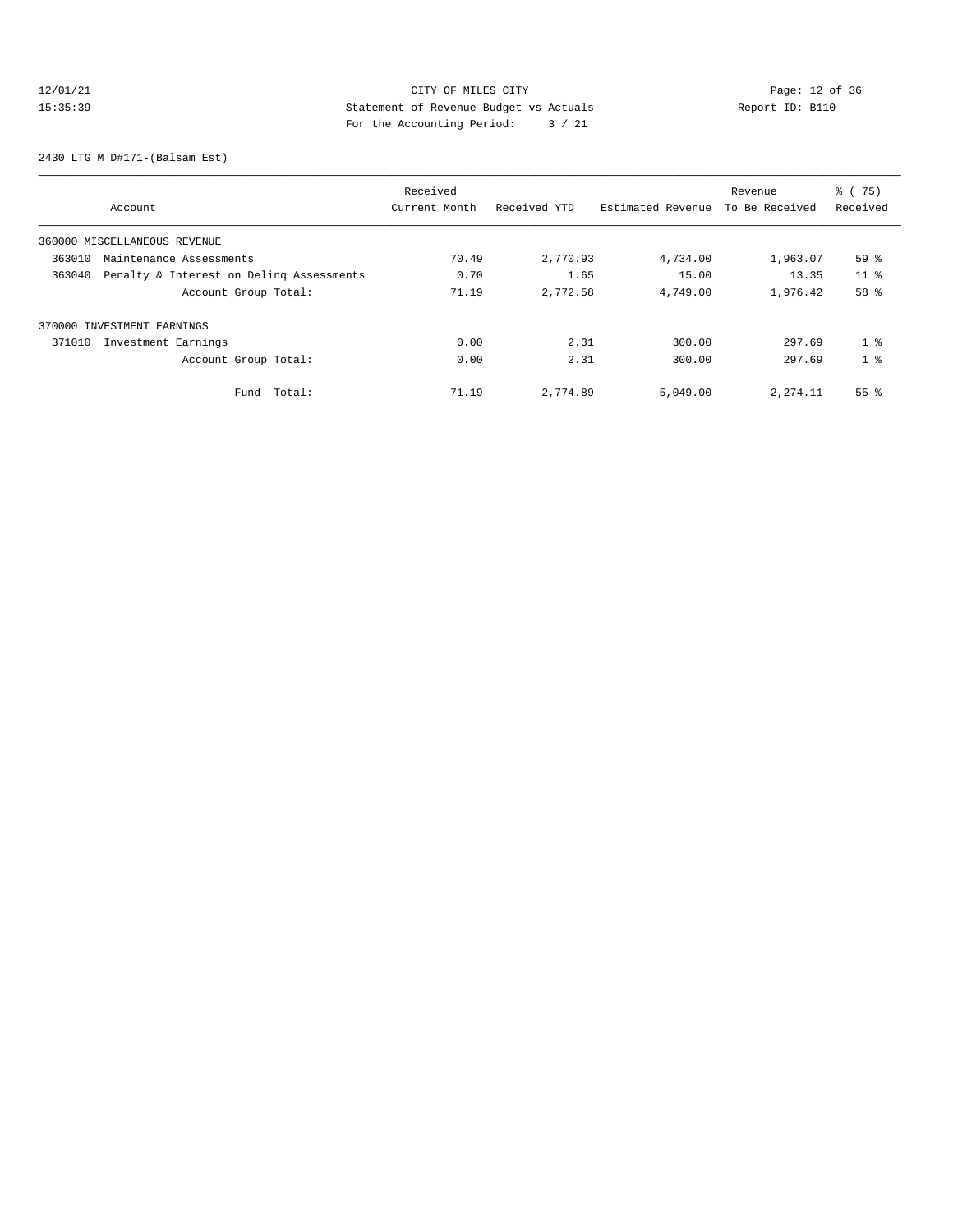# 12/01/21 Page: 13 of 36 Page: 13 of 36 Page: 13 Of 36 Page: 13 Of 36 Page: 13 Of 36 15:35:39 Statement of Revenue Budget vs Actuals<br>15:35:39 Report ID: B110 For the Accounting Period: 3 / 21

2440 LTG M D#172-(Main Str)

| Account                                            | Received<br>Current Month | Received YTD | Estimated Revenue | Revenue<br>To Be Received | % (75)<br>Received |
|----------------------------------------------------|---------------------------|--------------|-------------------|---------------------------|--------------------|
| 360000 MISCELLANEOUS REVENUE                       |                           |              |                   |                           |                    |
| 363010<br>Maintenance Assessments                  | 75.09                     | 19,678.98    | 30,533.00         | 10,854.02                 | 64 %               |
| 363040<br>Penalty & Interest on Deling Assessments | 0.74                      | 27.06        | 100.00            | 72.94                     | $27$ $%$           |
| Account Group Total:                               | 75.83                     | 19,706.04    | 30,633.00         | 10,926.96                 | 64 %               |
| 370000 INVESTMENT EARNINGS                         |                           |              |                   |                           |                    |
| 371010<br>Investment Earnings                      | 0.00                      | 17.47        | 75.00             | 57.53                     | $23$ $%$           |
| Account Group Total:                               | 0.00                      | 17.47        | 75.00             | 57.53                     | $23$ $%$           |
| Total:<br>Fund                                     | 75.83                     | 19,723.51    | 30,708.00         | 10,984.49                 | $64$ $\frac{6}{3}$ |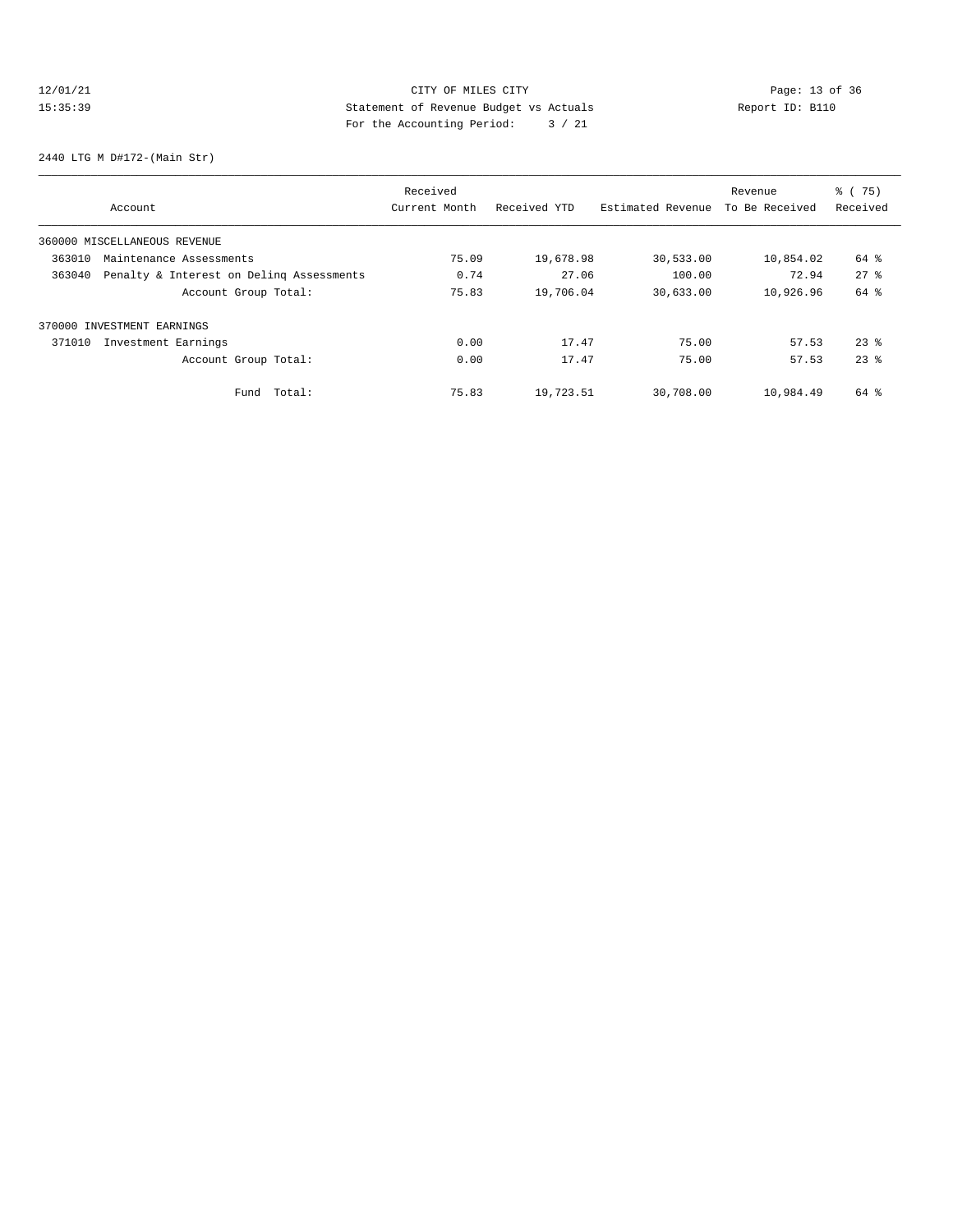# 12/01/21 Page: 14 of 36 15:35:39 Statement of Revenue Budget vs Actuals Report ID: B110 For the Accounting Period: 3 / 21

2450 LTG M D#195-(SG-Trico)

| Account                                            | Received<br>Current Month | Received YTD | Estimated Revenue | Revenue<br>To Be Received | % (75)<br>Received |
|----------------------------------------------------|---------------------------|--------------|-------------------|---------------------------|--------------------|
| 360000 MISCELLANEOUS REVENUE                       |                           |              |                   |                           |                    |
| 363010<br>Maintenance Assessments                  | 14.03                     | 1,914.05     | 3,172.00          | 1,257.95                  | $60*$              |
| Penalty & Interest on Deling Assessments<br>363040 | 0.14                      | 2.09         | 10.00             | 7.91                      | $21*$              |
| Account Group Total:                               | 14.17                     | 1,916.14     | 3,182.00          | 1,265.86                  | 60 %               |
| 370000 INVESTMENT EARNINGS                         |                           |              |                   |                           |                    |
| Investment Earnings<br>371010                      | 0.00                      | 4.37         | 75.00             | 70.63                     | 6 %                |
| Account Group Total:                               | 0.00                      | 4.37         | 75.00             | 70.63                     | 6 %                |
| Total:<br>Fund                                     | 14.17                     | 1,920.51     | 3,257.00          | 1,336.49                  | 59 <sup>°</sup>    |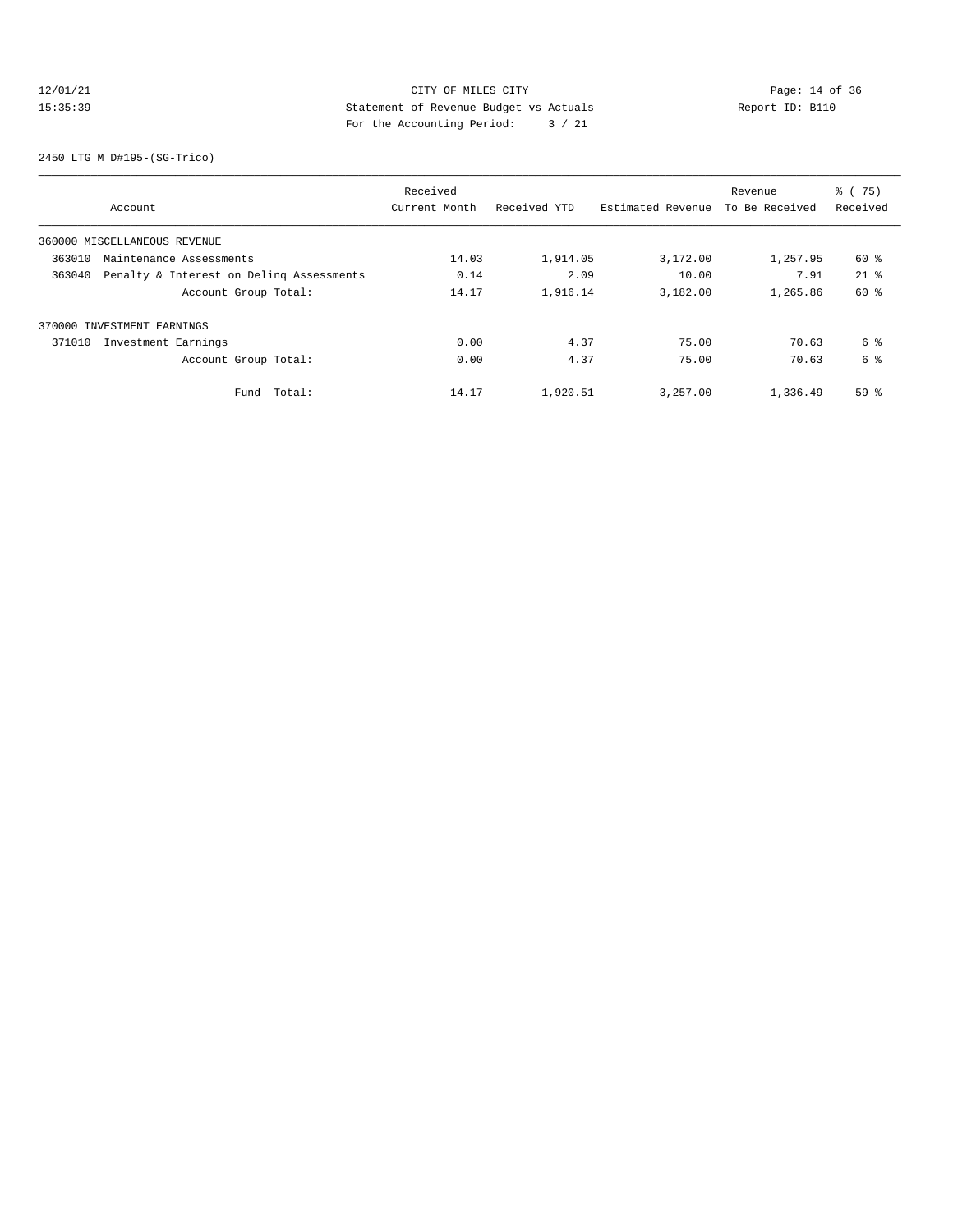# 12/01/21 Page: 15 of 36<br>15:35:39 Statement of Revenue Budget vs Actuals Report ID: B110<br>15:35:39 15:35:39 Statement of Revenue Budget vs Actuals Report ID: B110 For the Accounting Period: 3 / 21

2470 LTG M D#202-(SG-MDU&NV)

|                                                    | Received      |              |                   | Revenue        | % (75)              |
|----------------------------------------------------|---------------|--------------|-------------------|----------------|---------------------|
| Account                                            | Current Month | Received YTD | Estimated Revenue | To Be Received | Received            |
| 360000 MISCELLANEOUS REVENUE                       |               |              |                   |                |                     |
| 363010<br>Maintenance Assessments                  | 0.00          | 3,644.48     | 5,542.00          | 1,897.52       | 66 %                |
| 363040<br>Penalty & Interest on Deling Assessments | 0.00          | 38.24        | 75.00             | 36.76          | $51$ $\overline{6}$ |
| Account Group Total:                               | 0.00          | 3,682.72     | 5,617.00          | 1,934.28       | 66 %                |
| 370000 INVESTMENT EARNINGS                         |               |              |                   |                |                     |
| 371010<br>Investment Earnings                      | 0.00          | 6.62         | 50.00             | 43.38          | $13*$               |
| Account Group Total:                               | 0.00          | 6.62         | 50.00             | 43.38          | $13*$               |
| Total:<br>Fund                                     | 0.00          | 3,689.34     | 5,667.00          | 1,977.66       | 65 %                |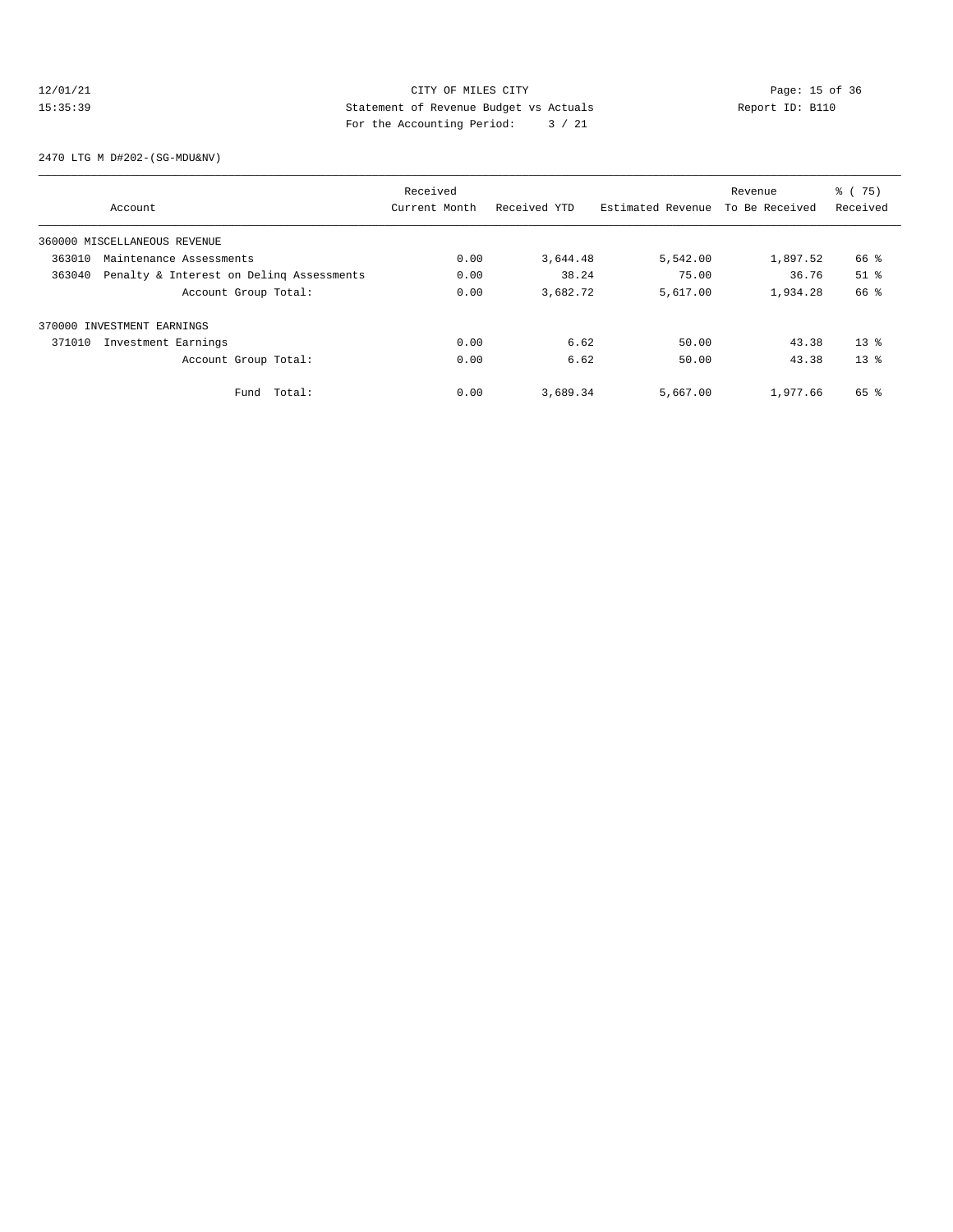# 12/01/21 CITY OF MILES CITY<br>15:35:39 Statement of Revenue Budget vs Actuals<br>15:35:39 Page: 16 of 36 15:35:39 Statement of Revenue Budget vs Actuals Report ID: B110 For the Accounting Period: 3 / 21

2480 LTG M M#173-(Milestown Estates)

| Account                                            | Received<br>Current Month | Received YTD | Estimated Revenue | Revenue<br>To Be Received | % (<br>75)<br>Received |
|----------------------------------------------------|---------------------------|--------------|-------------------|---------------------------|------------------------|
|                                                    |                           |              |                   |                           |                        |
| 360000 MISCELLANEOUS REVENUE                       |                           |              |                   |                           |                        |
| 363010<br>Maintenance Assessments                  | 0.00                      | 2,419.68     | 3,276.00          | 856.32                    | 74 %                   |
| Penalty & Interest on Deling Assessments<br>363040 | 0.00                      | 2.43         | 10.00             | 7.57                      | $24$ $%$               |
| Account Group Total:                               | 0.00                      | 2,422.11     | 3,286.00          | 863.89                    | 74 %                   |
| 370000 INVESTMENT EARNINGS                         |                           |              |                   |                           |                        |
| 371010<br>Investment Earnings                      | 0.00                      | 1.60         | 20.00             | 18.40                     | 8 %                    |
| Account Group Total:                               | 0.00                      | 1.60         | 20.00             | 18.40                     | 8 %                    |
| Fund Total:                                        | 0.00                      | 2,423.71     | 3,306.00          | 882.29                    | 73 %                   |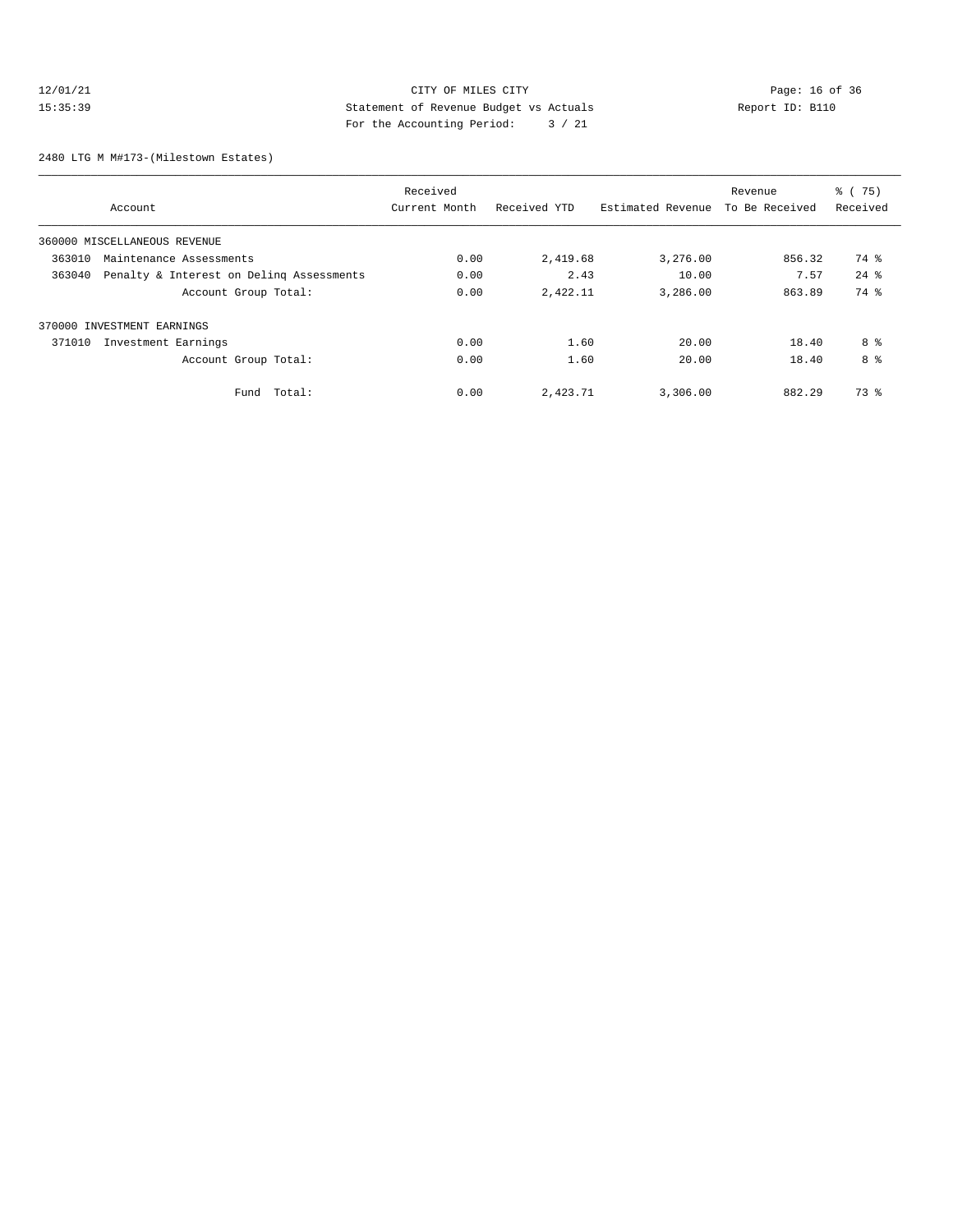12/01/21 CITY OF MILES CITY<br>15:35:39 Statement of Revenue Budget vs Actuals Report ID: B110<br>15:35:39 Statement of Revenue Budget vs Actuals 15:35:39 Statement of Revenue Budget vs Actuals Report ID: B110 For the Accounting Period: 3 / 21

2510 STR MAINT DIST #204

|        |                                          | Received      |              |                   | Revenue        | % (75)          |
|--------|------------------------------------------|---------------|--------------|-------------------|----------------|-----------------|
|        | Account                                  | Current Month | Received YTD | Estimated Revenue | To Be Received | Received        |
|        | 330000 INTERGOVERNMENTAL REVENUES        |               |              |                   |                |                 |
| 331113 | FEMA -Projects                           | 18,400.00     | 18,400.00    | 18,400.00         | 0.00           | $100*$          |
| 331990 | Federal Stimulus                         | 0.00          | 4,488.92     | 0.00              | $-4,488.92$    | $***$ $%$       |
| 331993 | COVID-19 Federal Stimulus                | 3,935.46      | 3,935.46     | 0.00              | $-3.935.46$    | $***$ %         |
|        | Account Group Total:                     | 22, 335.46    | 26,824.38    | 18,400.00         | $-8,424.38$    | $146$ %         |
|        | 360000 MISCELLANEOUS REVENUE             |               |              |                   |                |                 |
| 362020 | MISC REVENUE                             | 0.00          | 10,422.50    | 0.00              | $-10, 422.50$  | $***$ $ -$      |
| 363010 | Maintenance Assessments                  | 11,667.86     | 1,126,287.53 | 1,803,521.00      | 677.233.47     | $62$ $%$        |
| 363040 | Penalty & Interest on Deling Assessments | 443.73        | 3,454.30     | 4,000.00          | 545.70         | 86 <sup>8</sup> |
|        | Account Group Total:                     | 12, 111.59    | 1,140,164.33 | 1,807,521.00      | 667, 356.67    | 63 <sup>8</sup> |
|        | 370000 INVESTMENT EARNINGS               |               |              |                   |                |                 |
| 371010 | Investment Earnings                      | 0.00          | 77.66        | 10,000.00         | 9,922.34       | 1 <sup>8</sup>  |
|        | Account Group Total:                     | 0.00          | 77.66        | 10,000.00         | 9,922.34       | 1 <sup>8</sup>  |
|        | 380000 OTHER FINANCING SOURCES           |               |              |                   |                |                 |
| 383000 | Interfund Operating Transfer             | 100,163.61    | 700,163.61   | 684,208.00        | $-15,955.61$   | $102*$          |
|        | Account Group Total:                     | 100,163.61    | 700,163.61   | 684,208.00        | $-15.955.61$   | $102*$          |
|        | Fund Total:                              | 134,610.66    | 1,867,229.98 | 2,520,129.00      | 652,899.02     | 74 %            |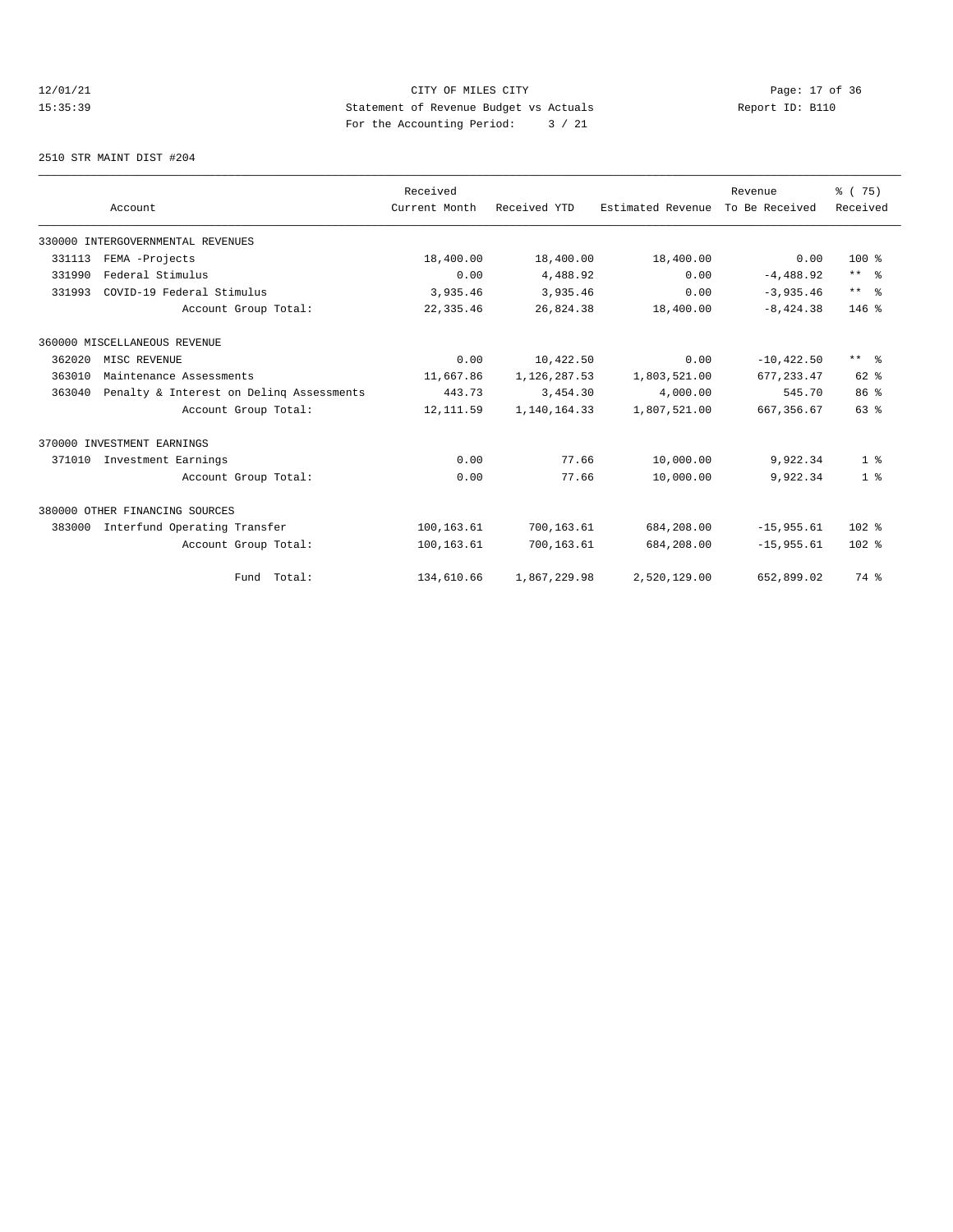# 12/01/21 CITY OF MILES CITY<br>15:35:39 Statement of Revenue Budget vs Actuals<br>15:35:39 Statement of Revenue Budget vs Actuals<br>15:35:39 Page: 18 of 36 15:35:39 Statement of Revenue Budget vs Actuals Report ID: B110 For the Accounting Period: 3 / 21

2520 STR MAINT DIST #205

|        |                                          | Received      |              |                   | Revenue        | % (75)                  |
|--------|------------------------------------------|---------------|--------------|-------------------|----------------|-------------------------|
|        | Account                                  | Current Month | Received YTD | Estimated Revenue | To Be Received | Received                |
|        | 330000 INTERGOVERNMENTAL REVENUES        |               |              |                   |                |                         |
| 331113 | FEMA -Projects                           | 4,600.00      | 4,600.00     | 4,600.00          | 0.00           | $100*$                  |
| 331990 | Federal Stimulus                         | 0.00          | 1,122.20     | 0.00              | $-1, 122.20$   | $***$ $%$               |
| 331993 | COVID-19 Federal Stimulus                | 560.36        | 560.36       | 0.00              | $-560.36$      | $***$ $%$               |
|        | Account Group Total:                     | 5,160.36      | 6,282.56     | 4,600.00          | $-1,682.56$    | $137*$                  |
|        | 360000 MISCELLANEOUS REVENUE             |               |              |                   |                |                         |
| 362020 | MISC REVENUE                             | 0.00          | 2,544.00     | 0.00              | $-2,544.00$    | $***$ $=$ $\frac{6}{5}$ |
| 363010 | Maintenance Assessments                  | 3,809.53      | 136,800.85   | 207,362.00        | 70,561.15      | 66 %                    |
| 363040 | Penalty & Interest on Deling Assessments | 46.77         | 404.52       | 1,000.00          | 595.48         | $40*$                   |
|        | Account Group Total:                     | 3,856.30      | 139,749.37   | 208,362.00        | 68,612.63      | 67 <sup>8</sup>         |
|        | 370000 INVESTMENT EARNINGS               |               |              |                   |                |                         |
| 371010 | Investment Earnings                      | 0.00          | 370.33       | 4,000.00          | 3,629.67       | 9 <sup>8</sup>          |
|        | Account Group Total:                     | 0.00          | 370.33       | 4,000.00          | 3,629.67       | 9 <sup>°</sup>          |
|        | 380000 OTHER FINANCING SOURCES           |               |              |                   |                |                         |
| 383000 | Interfund Operating Transfer             | 25,040.90     | 25,040.90    | 83,878.00         | 58,837.10      | $30*$                   |
|        | Account Group Total:                     | 25,040.90     | 25,040.90    | 83,878.00         | 58,837.10      | $30*$                   |
|        | Fund Total:                              | 34,057.56     | 171,443.16   | 300,840.00        | 129,396.84     | $57*$                   |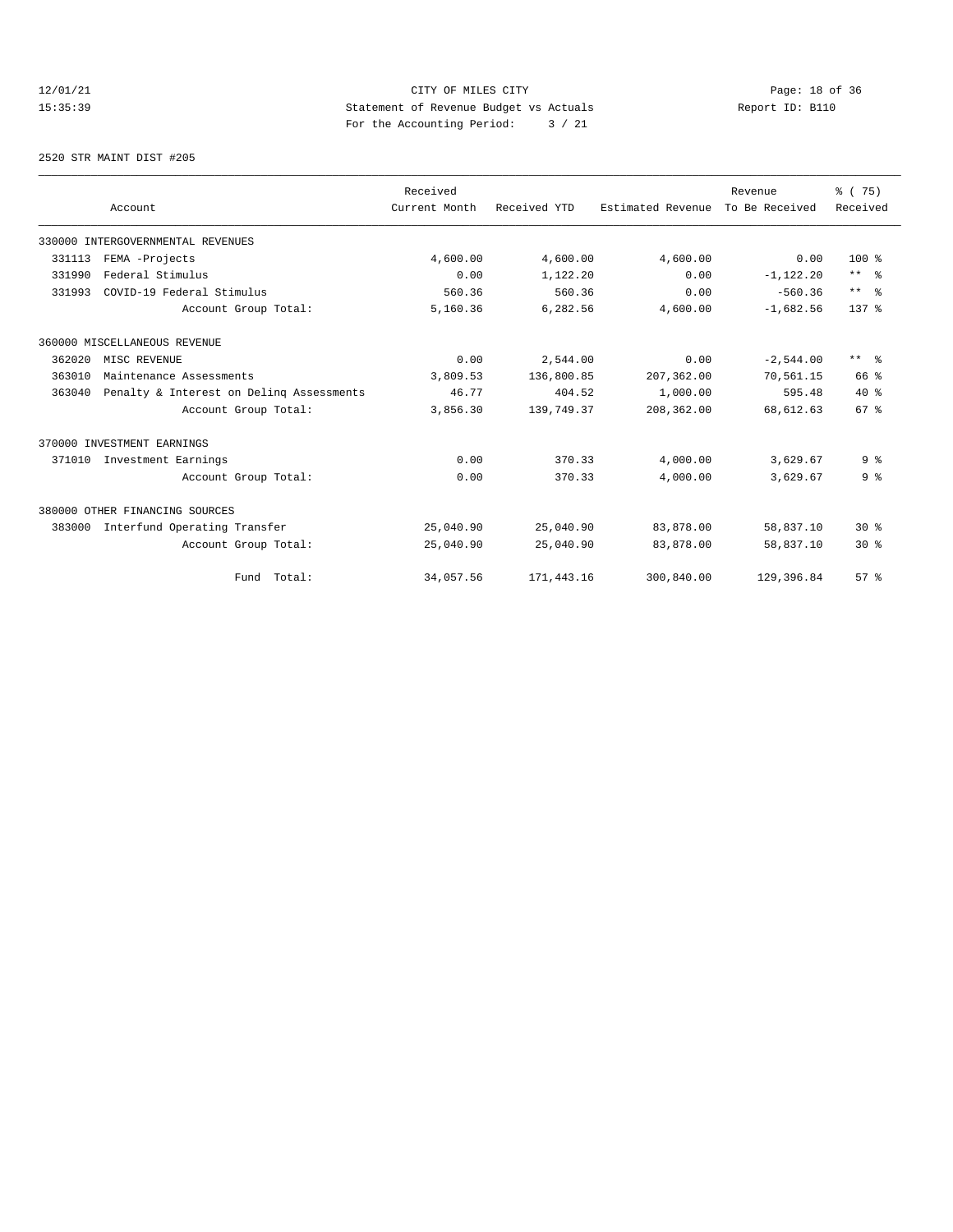# 12/01/21 Page: 19 of 36<br>15:35:39 Statement of Revenue Budget vs Actuals<br>15:35:39 Page: 19 of 36<br>15:35:39 Page: 19 of 36 15:35:39 Statement of Revenue Budget vs Actuals Report ID: B110 For the Accounting Period: 3 / 21

2540 STR MAINT DIST#207-(MILESTOWN ESTATES)

| Account                                            | Received<br>Current Month | Received YTD | Estimated Revenue | Revenue<br>To Be Received | % (75)<br>Received |
|----------------------------------------------------|---------------------------|--------------|-------------------|---------------------------|--------------------|
| 360000 MISCELLANEOUS REVENUE                       |                           |              |                   |                           |                    |
| 363010<br>Maintenance Assessments                  | 0.00                      | 3,479.77     | 4,620.00          | 1,140.23                  | 75 %               |
| 363040<br>Penalty & Interest on Deling Assessments | 0.00                      | 6.91         | 20.00             | 13.09                     | 35 <sup>8</sup>    |
| Account Group Total:                               | 0.00                      | 3,486.68     | 4,640.00          | 1,153.32                  | 75 %               |
| 370000 INVESTMENT EARNINGS                         |                           |              |                   |                           |                    |
| 371010<br>Investment Earnings                      | 0.00                      | 8.02         | 100.00            | 91.98                     | 8 %                |
| Account Group Total:                               | 0.00                      | 8.02         | 100.00            | 91.98                     | 8 %                |
| Fund Total:                                        | 0.00                      | 3,494.70     | 4,740.00          | 1,245.30                  | 74 %               |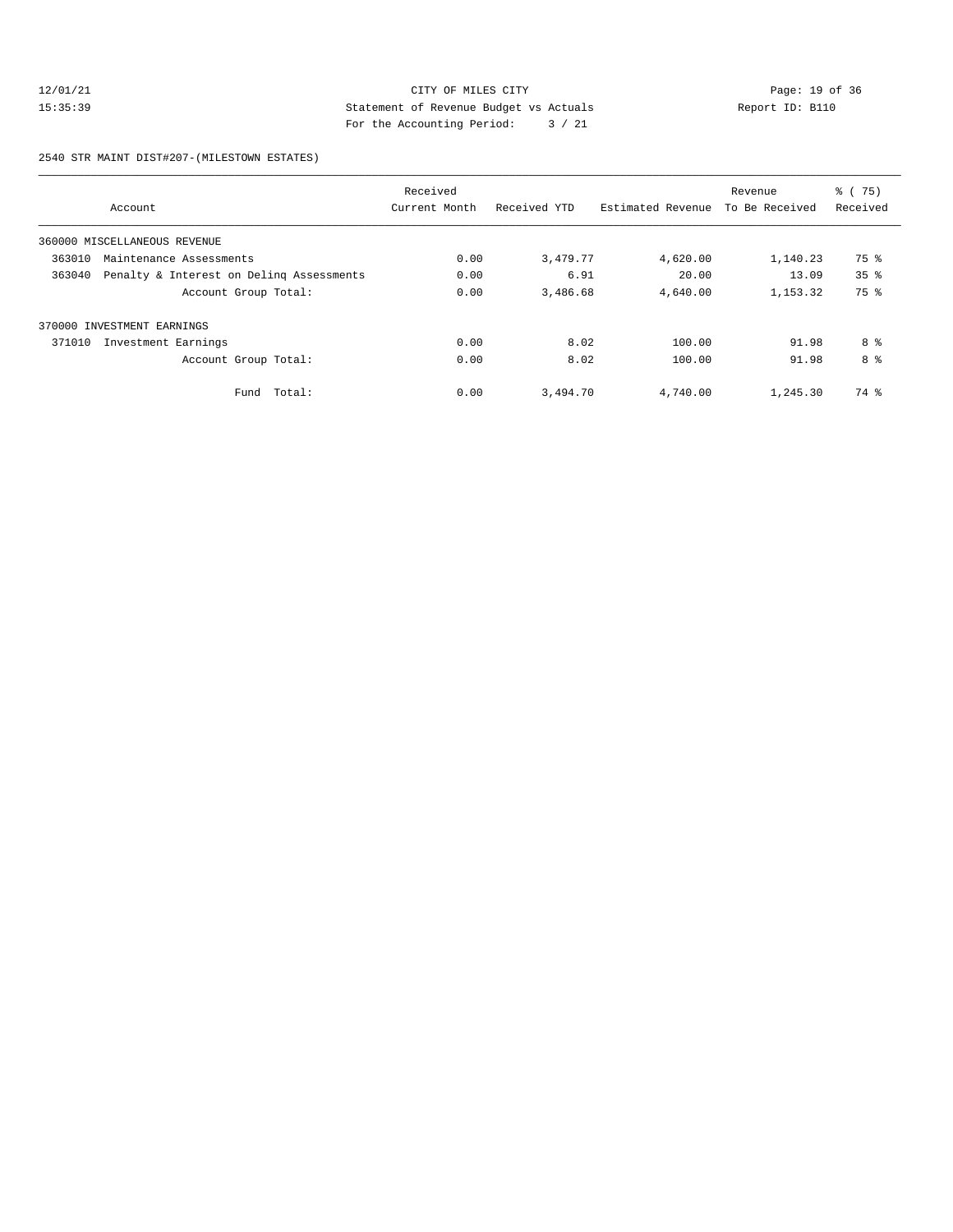# 12/01/21 CITY OF MILES CITY<br>15:35:39 Statement of Revenue Budget vs Actuals<br>15:35:39 Page: 20 of 36<br>15:35:39 Page: 20 of 36 15:35:39 Statement of Revenue Budget vs Actuals Report ID: B110 For the Accounting Period: 3 / 21

#### 2701 Fire Grants

|        |                                   | Received      |              |                   | Revenue        | % (75)         |
|--------|-----------------------------------|---------------|--------------|-------------------|----------------|----------------|
|        | Account                           | Current Month | Received YTD | Estimated Revenue | To Be Received | Received       |
|        | 330000 INTERGOVERNMENTAL REVENUES |               |              |                   |                |                |
| 331113 | FEMA -Projects                    | 0.00          | 0.00         | 300,000.00        | 300,000.00     | 0 %            |
|        | Account Group Total:              | 0.00          | 0.00         | 300,000.00        | 300,000.00     | 0 %            |
|        | 360000 MISCELLANEOUS REVENUE      |               |              |                   |                |                |
| 362020 | MISC REVENUE                      | 2.00          | 2.00         | 24,087.00         | 24,085.00      | 0 %            |
| 365040 | DONATIONS-FIRE/AMB                | 0.00          | 0.00         | 350.00            | 350.00         | 0 %            |
| 367000 | Sale of Junk or Salvage           | 0.00          | 0.00         | 1,000.00          | 1,000.00       | 0 <sup>8</sup> |
|        | Account Group Total:              | 2.00          | 2.00         | 25,437.00         | 25,435.00      | 0 %            |
|        | Fund Total:                       | 2.00          | 2.00         | 325, 437, 00      | 325, 435, 00   | 0 %            |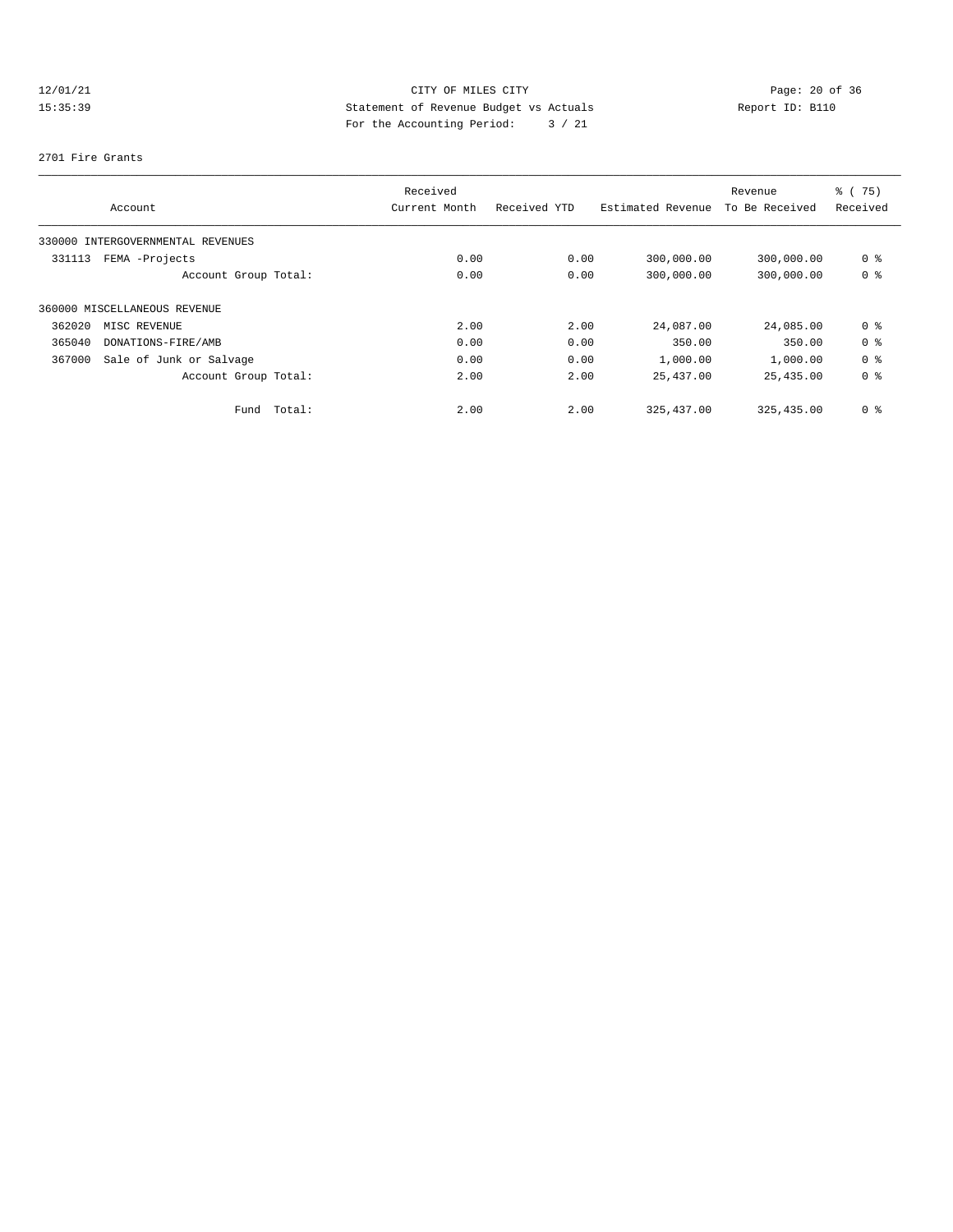# 12/01/21 Page: 21 of 36<br>15:35:39 Statement of Revenue Budget vs Actuals<br>15:35:39 Page: 21 of 36<br>15:35:39 Page: 21 of 36 15:35:39 Statement of Revenue Budget vs Actuals Report ID: B110 For the Accounting Period: 3 / 21

2820 GAS TAX

| Account                              | Received<br>Current Month | Received YTD | Estimated Revenue | Revenue<br>To Be Received | 8 (75)<br>Received |
|--------------------------------------|---------------------------|--------------|-------------------|---------------------------|--------------------|
| 330000 INTERGOVERNMENTAL REVENUES    |                           |              |                   |                           |                    |
| Gasoline Tax Apportionment<br>335040 | 14,184.04                 | 127,656.31   | 170,208.00        | 42,551.69                 | 75 %               |
| Account Group Total:                 | 14,184.04                 | 127,656.31   | 170,208.00        | 42,551.69                 | 75 %               |
| Fund Total:                          | 14,184.04                 | 127,656.31   | 170,208.00        | 42,551.69                 | 75 %               |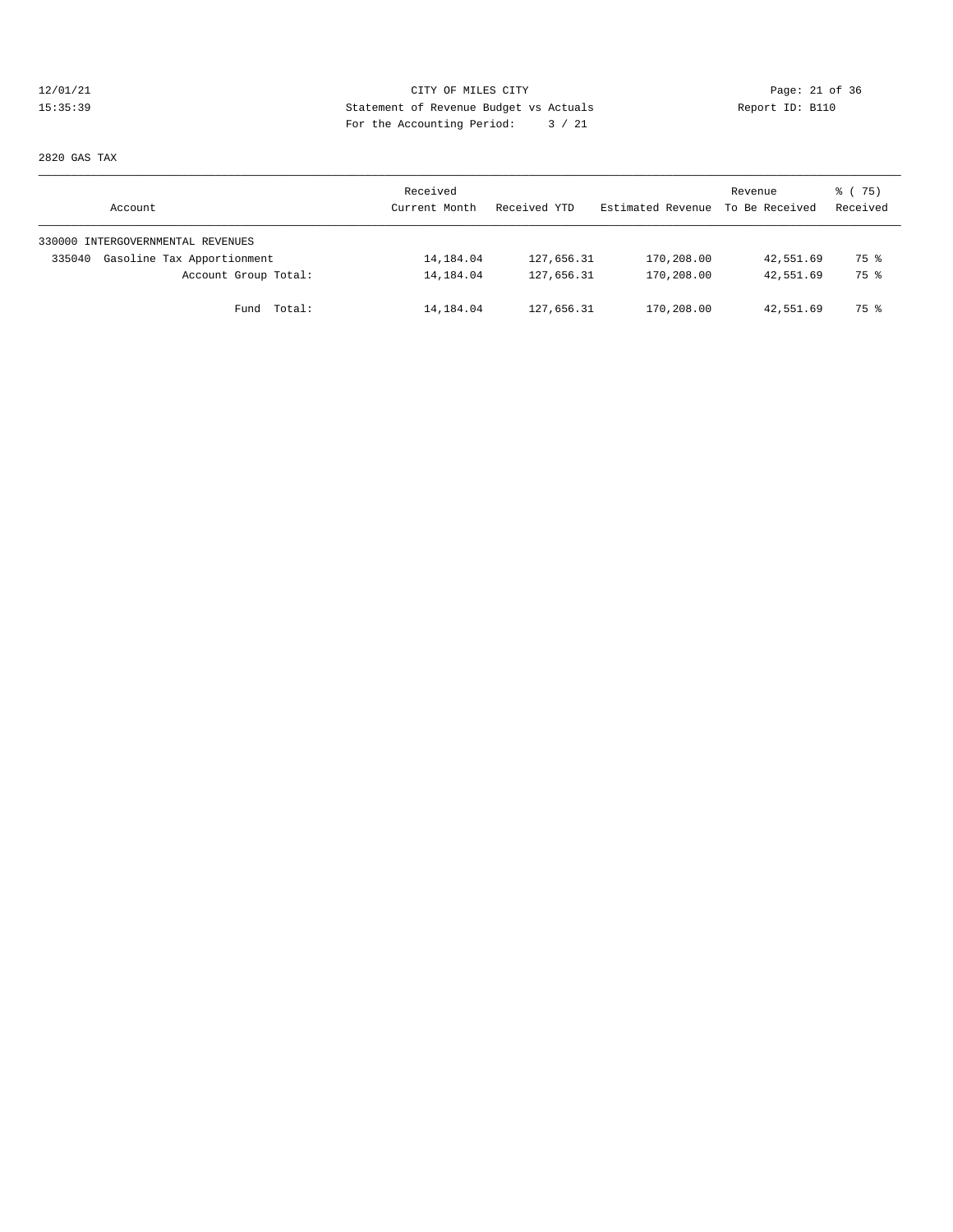# 12/01/21 Page: 22 of 36 15:35:39 Statement of Revenue Budget vs Actuals<br>15:35:39 Report ID: B110 For the Accounting Period: 3 / 21

#### 2821 HB473- Fuel Tax

|                                        | Received      |              |                   | Revenue        | $\frac{3}{6}$ ( 75) |
|----------------------------------------|---------------|--------------|-------------------|----------------|---------------------|
| Account                                | Current Month | Received YTD | Estimated Revenue | To Be Received | Received            |
| 330000 INTERGOVERNMENTAL REVENUES      |               |              |                   |                |                     |
| 335041<br>HB473                        | 0.00          | 0.00         | 100,000.00        | 100,000.00     | 0 %                 |
| Account Group Total:                   | 0.00          | 0.00         | 100,000.00        | 100,000.00     | 0 <sup>8</sup>      |
| 380000 OTHER FINANCING SOURCES         |               |              |                   |                |                     |
| Interfund Operating Transfer<br>383000 | 0.00          | 0.00         | 5,000.00          | 5,000.00       | 0 %                 |
| Account Group Total:                   | 0.00          | 0.00         | 5,000.00          | 5,000.00       | 0 %                 |
| Fund<br>Total:                         | 0.00          | 0.00         | 105,000.00        | 105,000.00     | 0 %                 |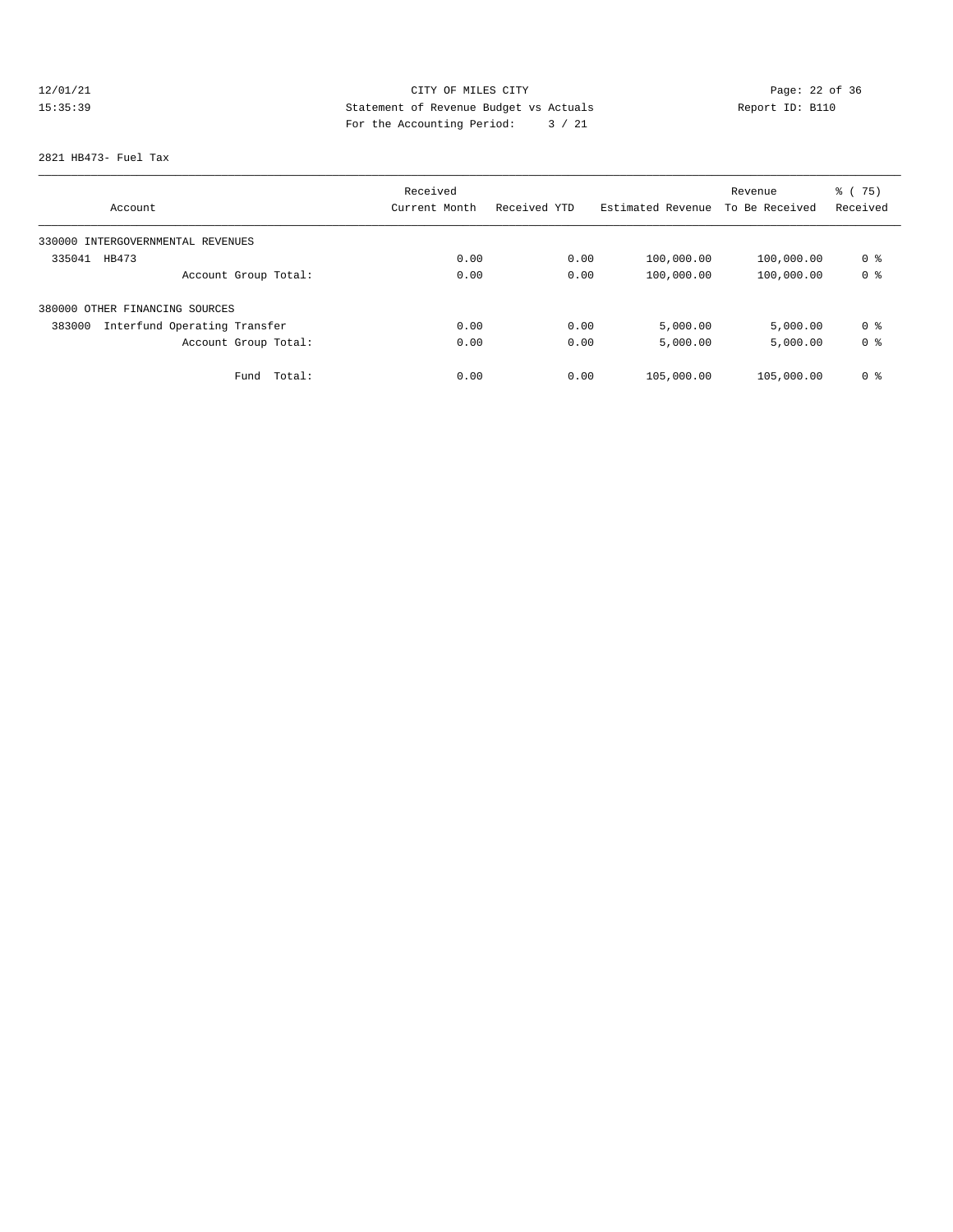#### 12/01/21 Page: 23 of 36 15:35:39 Statement of Revenue Budget vs Actuals Report ID: B110 For the Accounting Period: 3 / 21

2850 Southeastern Montana Dispatch-911

|                                   | Received      |              |                   | Revenue        | $\frac{3}{6}$ ( 75) |
|-----------------------------------|---------------|--------------|-------------------|----------------|---------------------|
| Account                           | Current Month | Received YTD | Estimated Revenue | To Be Received | Received            |
| 330000 INTERGOVERNMENTAL REVENUES |               |              |                   |                |                     |
| 335080<br>Basic 911 Funds         | 59,331.18     | 153,531.22   | 201,000.00        | 47,468.78      | 76 %                |
| Account Group Total:              | 59, 331. 18   | 153,531.22   | 201,000.00        | 47,468.78      | 76 %                |
| 370000 INVESTMENT EARNINGS        |               |              |                   |                |                     |
| 371010<br>Investment Earnings     | 0.00          | 70.88        | 9,051.00          | 8,980.12       | 1 <sup>8</sup>      |
| Account Group Total:              | 0.00          | 70.88        | 9,051.00          | 8,980.12       | 1 <sup>8</sup>      |
| Fund Total:                       | 59, 331. 18   | 153,602.10   | 210,051.00        | 56,448.90      | 73 %                |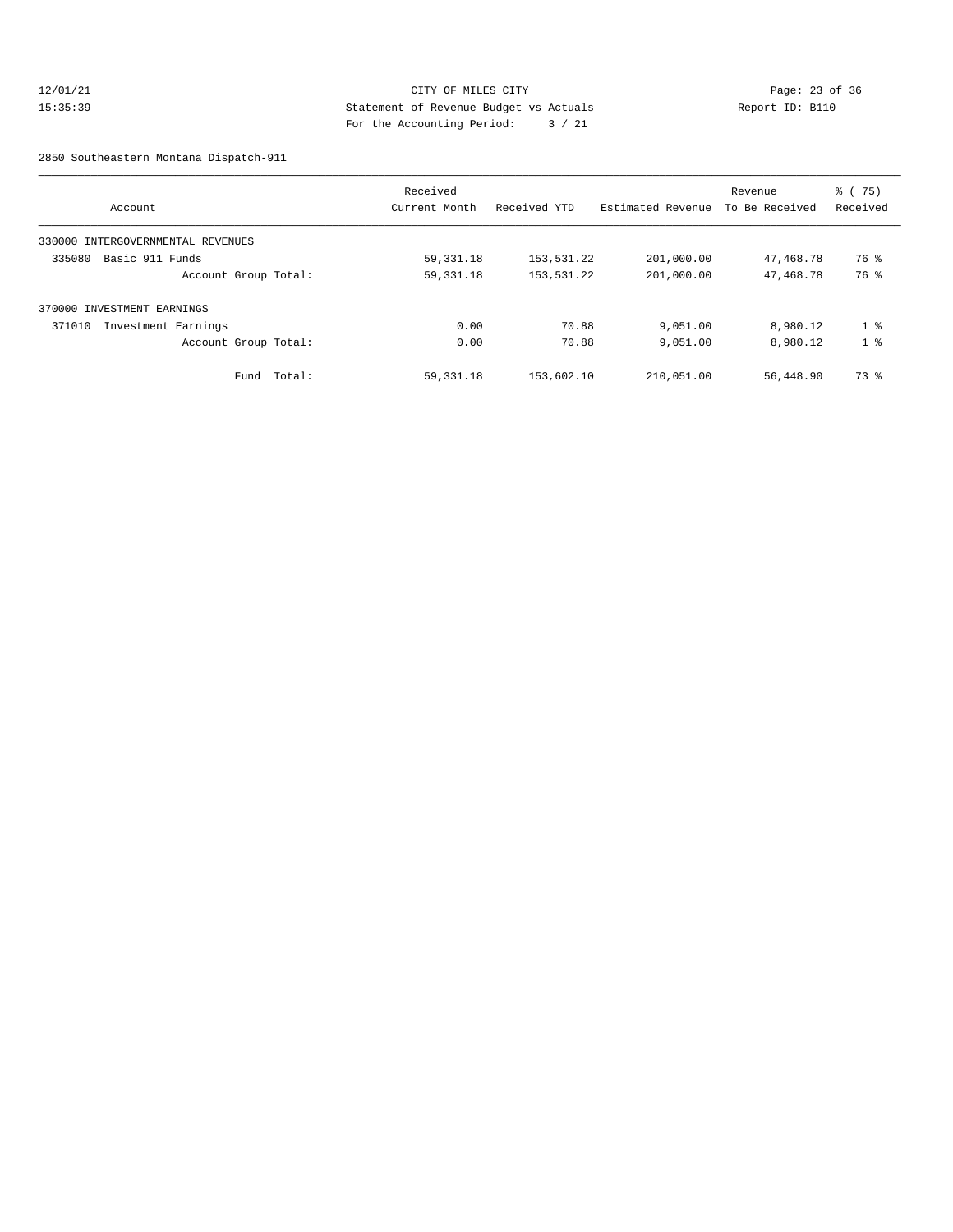# 12/01/21 CITY OF MILES CITY<br>15:35:39 Statement of Revenue Budget vs Actuals<br>15:35:39 Statement of Revenue Budget vs Actuals 15:35:39 Statement of Revenue Budget vs Actuals Report ID: B110 For the Accounting Period: 3 / 21

#### 2880 LIBRARY GRANTS

|        | Account                           | Received<br>Current Month | Received YTD | Estimated Revenue | Revenue<br>To Be Received | % (75)<br>Received |
|--------|-----------------------------------|---------------------------|--------------|-------------------|---------------------------|--------------------|
|        | 330000 INTERGOVERNMENTAL REVENUES |                           |              |                   |                           |                    |
| 334100 | Library - State Aid               | 0.00                      | 5,398.69     | 5,399.00          | 0.31                      | $100$ %            |
| 334101 | HB#193-Interlibrary Loan Reimb    | 0.00                      | 0.00         | 5,000.00          | 5,000.00                  | 0 %                |
| 334104 | Sagebrush Fed Headquarters        | 0.00                      | 0.00         | 5,757.00          | 5,757.00                  | 0 <sup>8</sup>     |
| 334105 | Sagebrush Fed/Coal Sev Tax        | 0.00                      | 5,756.23     | 0.00              | $-5.756.23$               | $***$ %            |
|        | Account Group Total:              | 0.00                      | 11, 154.92   | 16,156.00         | 5,001.08                  | 69 %               |
|        | Total:<br>Fund                    | 0.00                      | 11,154.92    | 16,156.00         | 5,001.08                  | 69 %               |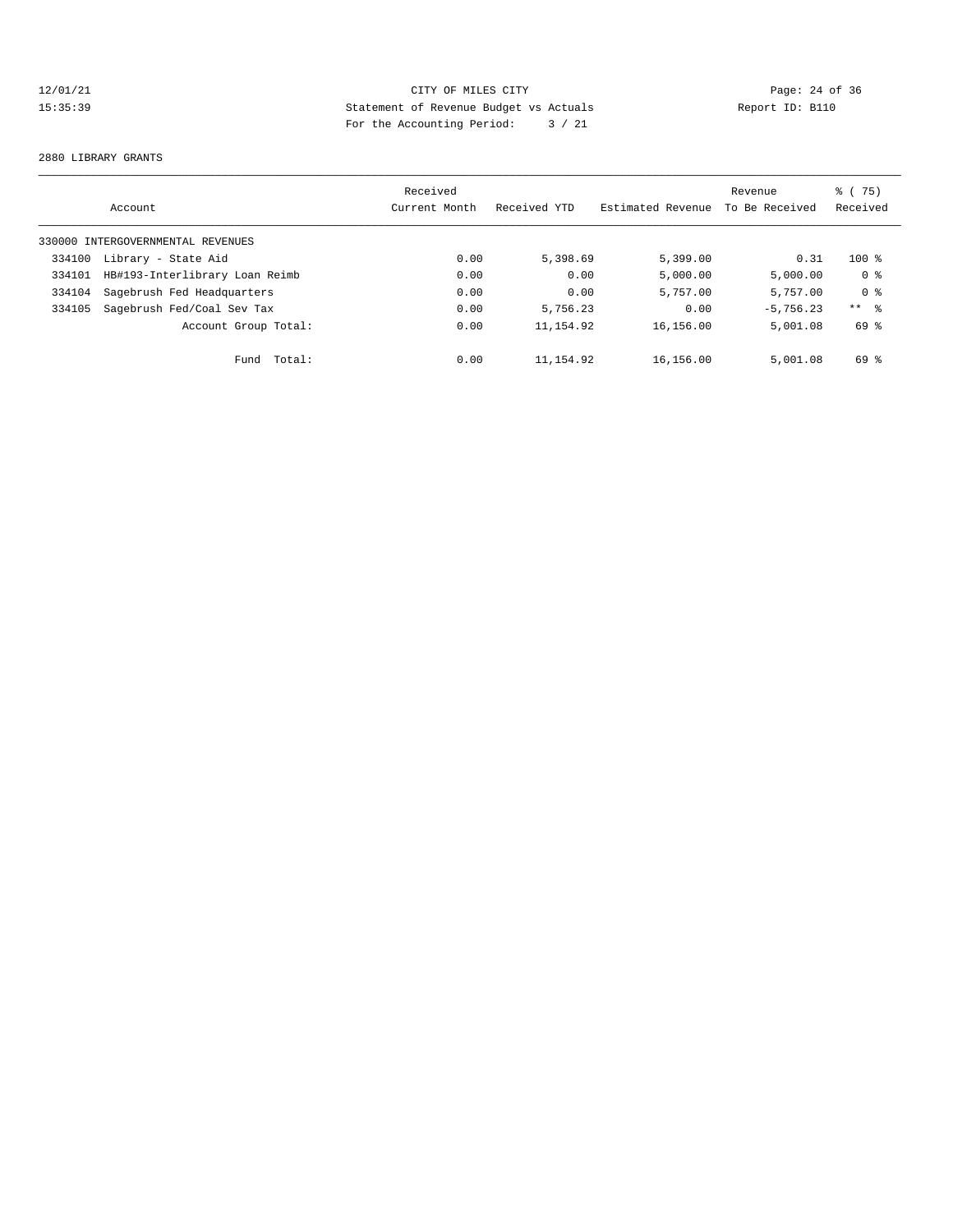# 12/01/21 CITY OF MILES CITY<br>15:35:39 Statement of Revenue Budget vs Actuals<br>15:35:39 Statement of Revenue Budget vs Actuals 15:35:39 Statement of Revenue Budget vs Actuals Report ID: B110 For the Accounting Period: 3 / 21

2935 Historic Preservation

|        | Account                           | Received<br>Current Month | Received YTD | Estimated Revenue | Revenue<br>To Be Received | % (75)<br>Received |
|--------|-----------------------------------|---------------------------|--------------|-------------------|---------------------------|--------------------|
|        | 330000 INTERGOVERNMENTAL REVENUES |                           |              |                   |                           |                    |
| 331993 | COVID-19 Federal Stimulus         | 1,120.40                  | 1,120.40     | 0.00              | $-1,120.40$               | $***$ %            |
| 334000 | State Grants                      | 0.00                      | 3,000.00     | 6.000.00          | 3,000.00                  | $50*$              |
|        | Account Group Total:              | 1,120.40                  | 4,120.40     | 6,000.00          | 1,879.60                  | 69 %               |
|        | 380000 OTHER FINANCING SOURCES    |                           |              |                   |                           |                    |
| 383000 | Interfund Operating Transfer      | 0.00                      | 3,000.00     | 3,000.00          | 0.00                      | $100$ %            |
|        | Account Group Total:              | 0.00                      | 3,000.00     | 3,000.00          | 0.00                      | $100$ %            |
|        | Total:<br>Fund                    | 1,120.40                  | 7,120.40     | 9,000.00          | 1,879.60                  | 79 %               |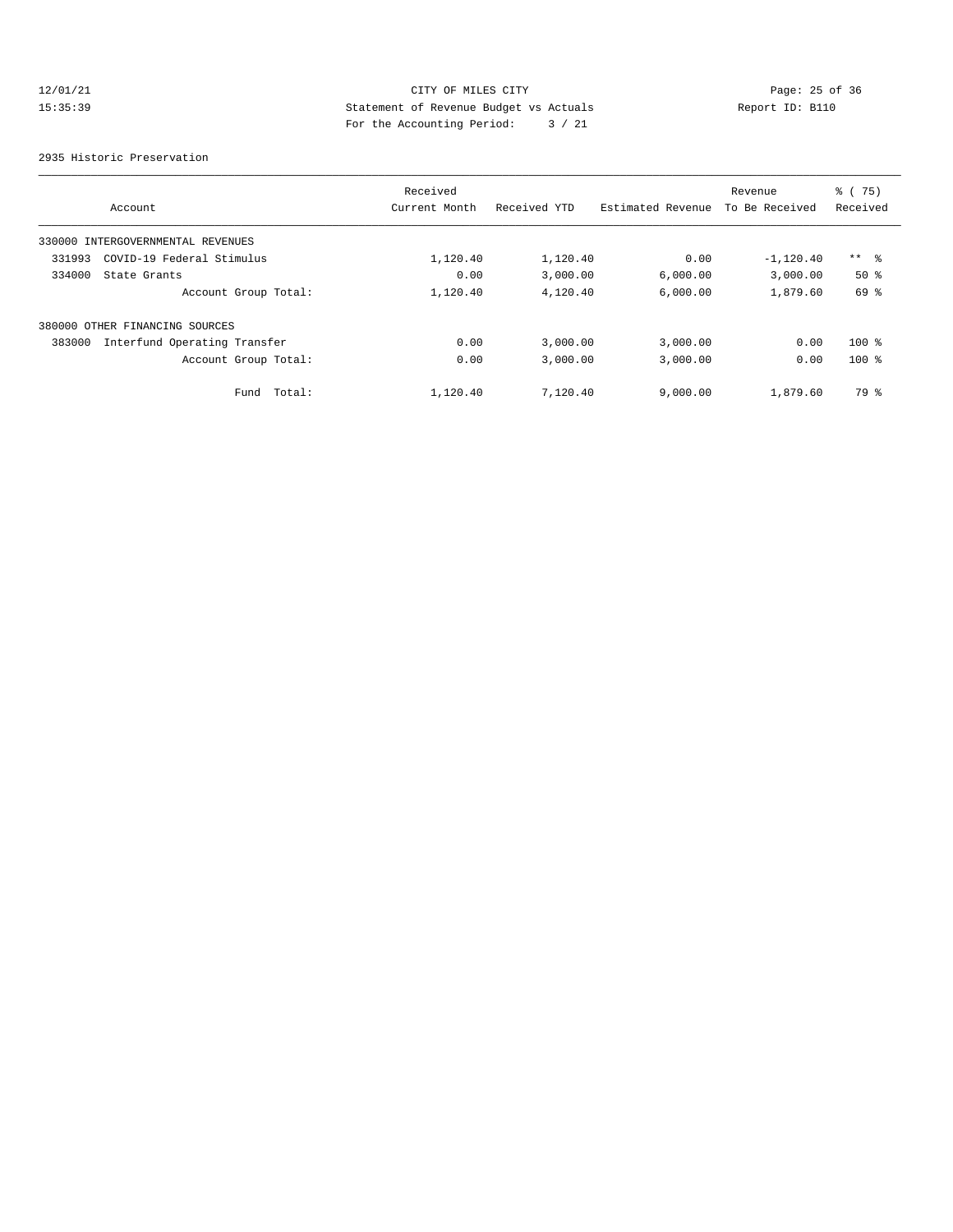#### 12/01/21 Page: 26 of 36<br>15:35:39 Statement of Revenue Budget vs Actuals Report ID: B110<br>15:35:39 15:35:39 Statement of Revenue Budget vs Actuals Report ID: B110 For the Accounting Period: 3 / 21

2985 RETIRED SENIOR VOLUNTEER PROG (RSVP)

|        | Account                           | Received<br>Current Month | Received YTD | Estimated Revenue | Revenue<br>To Be Received | % (75)<br>Received      |
|--------|-----------------------------------|---------------------------|--------------|-------------------|---------------------------|-------------------------|
|        | 330000 INTERGOVERNMENTAL REVENUES |                           |              |                   |                           |                         |
| 331165 | RSVP FEDERAL GRANTS               | 6,478.87                  | 55,073.07    | 86,412.00         | 31,338.93                 | 64 %                    |
|        | Account Group Total:              | 6,478.87                  | 55,073.07    | 86,412.00         | 31,338.93                 | 64 %                    |
|        | 360000 MISCELLANEOUS REVENUE      |                           |              |                   |                           |                         |
| 362020 | MISC REVENUE                      | 353.00                    | 6,358.00     | 18,600.00         | 12,242.00                 | $34*$                   |
| 365000 | Contributions and Donations       | 0.00                      | 1,262.29     | 0.00              | $-1, 262.29$              | $***$ $ -$              |
|        | Account Group Total:              | 353.00                    | 7,620.29     | 18,600.00         | 10,979.71                 | $41*$                   |
|        | 370000 INVESTMENT EARNINGS        |                           |              |                   |                           |                         |
| 371010 | Investment Earnings               | 0.00                      | 14.63        | 0.00              | $-14.63$                  | $***$ $=$ $\frac{6}{5}$ |
|        | Account Group Total:              | 0.00                      | 14.63        | 0.00              | $-14.63$                  | $***$ $=$               |
|        | Fund Total:                       | 6,831.87                  | 62,707.99    | 105,012.00        | 42,304.01                 | 60 %                    |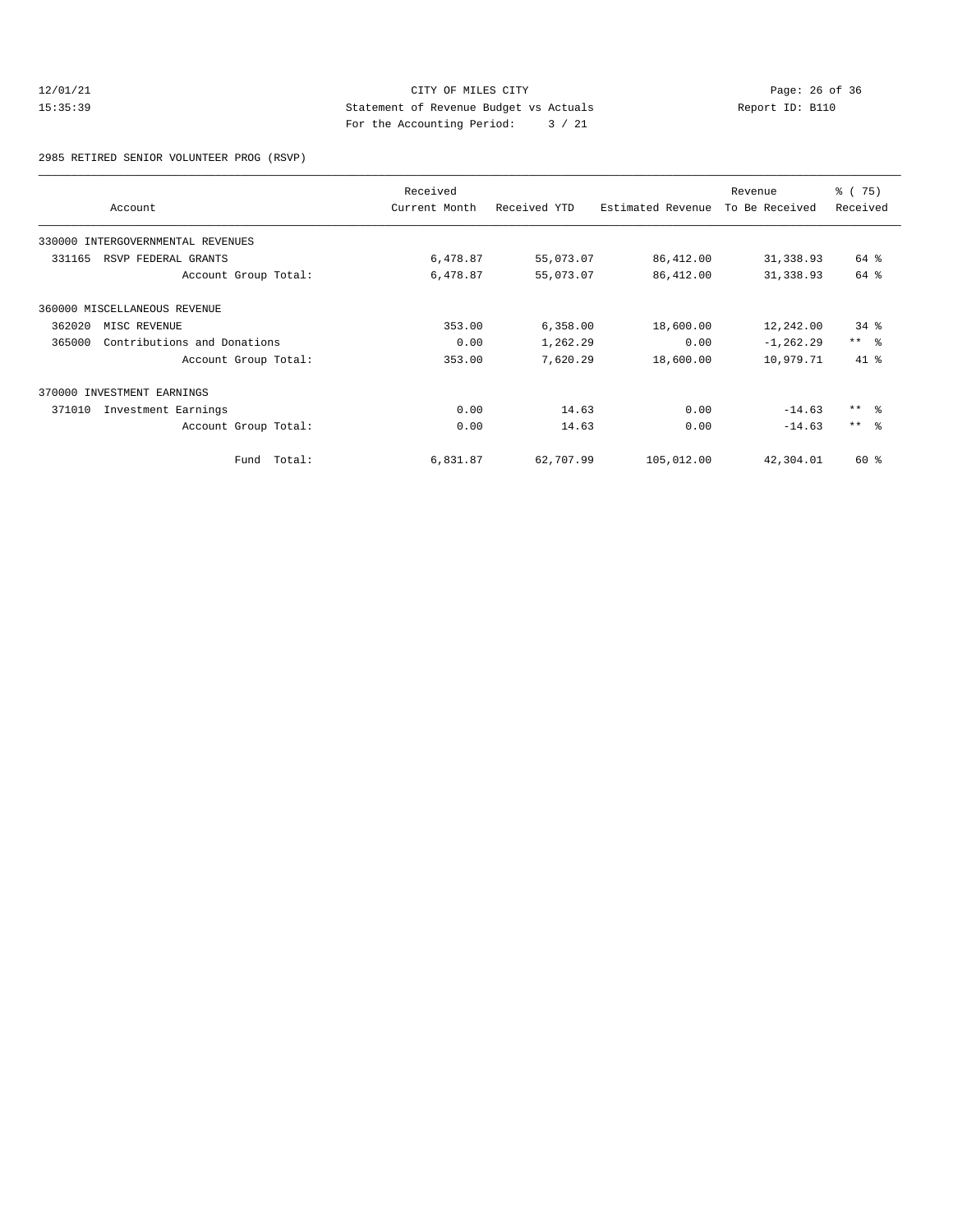#### 12/01/21 Page: 27 of 36 Page: 27 of 36 Page: 27 of 36 Page: 27 of 36 Page: 27 of 36 15:35:39 Statement of Revenue Budget vs Actuals Report ID: B110 For the Accounting Period: 3 / 21

#### 3301 Judgement Settlement/Southgate

|                               | Received      |              |                   | Revenue        | $\frac{1}{6}$ (75) |
|-------------------------------|---------------|--------------|-------------------|----------------|--------------------|
| Account                       | Current Month | Received YTD | Estimated Revenue | To Be Received | Received           |
| 310000 TAXES                  |               |              |                   |                |                    |
| Real Property Taxes<br>311010 | 640.26        | 58,074.95    | 101,700.00        | 43,625.05      | $57$ $%$           |
| Account Group Total:          | 640.26        | 58,074.95    | 101,700.00        | 43,625.05      | 57 <sup>8</sup>    |
| 360000 MISCELLANEOUS REVENUE  |               |              |                   |                |                    |
| 362000<br>Insurance Proceeds  | 0.00          | 100,000.00   | 100,000.00        | 0.00           | $100$ %            |
| Account Group Total:          | 0.00          | 100,000.00   | 100,000.00        | 0.00           | $100$ %            |
| Total:<br>Fund                | 640.26        | 158,074.95   | 201,700.00        | 43,625.05      | 78 %               |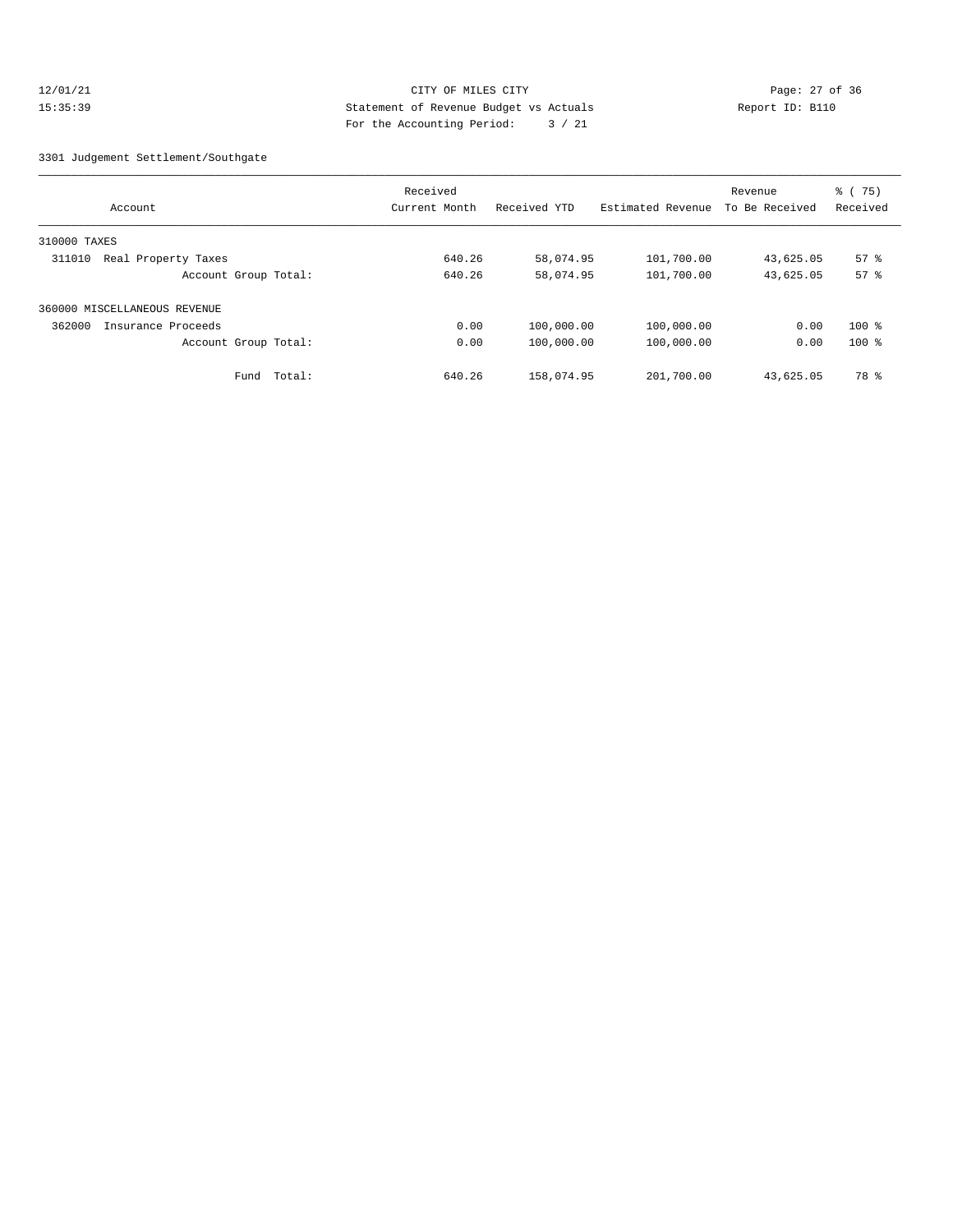# 12/01/21 CITY OF MILES CITY CONTRIBUTE CONTRIBUTE CONTRIBUTE CONTRIBUTE CONTRIBUTE CONTRIBUTE CONTRIBUTE CONTR<br>15:35:39 Statement of Revenue Budget vs Actuals Report ID: B110 15:35:39 Statement of Revenue Budget vs Actuals Report ID: B110 For the Accounting Period: 3 / 21

3670 SID 211

| Account                                           | Received<br>Current Month | Received YTD | Estimated Revenue To Be Received | Revenue  | 8 (75)<br>Received |
|---------------------------------------------------|---------------------------|--------------|----------------------------------|----------|--------------------|
| 360000 MISCELLANEOUS REVENUE                      |                           |              |                                  |          |                    |
| Bond Principal and Interest Assessments<br>363020 | 0.00                      | 1,980.47     | 3,790.00                         | 1,809.53 | $52$ $%$           |
| Account Group Total:                              | 0.00                      | 1,980.47     | 3,790.00                         | 1,809.53 | $52$ $%$           |
| Fund Total:                                       | 0.00                      | 1,980.47     | 3,790.00                         | 1,809.53 | $52$ $%$           |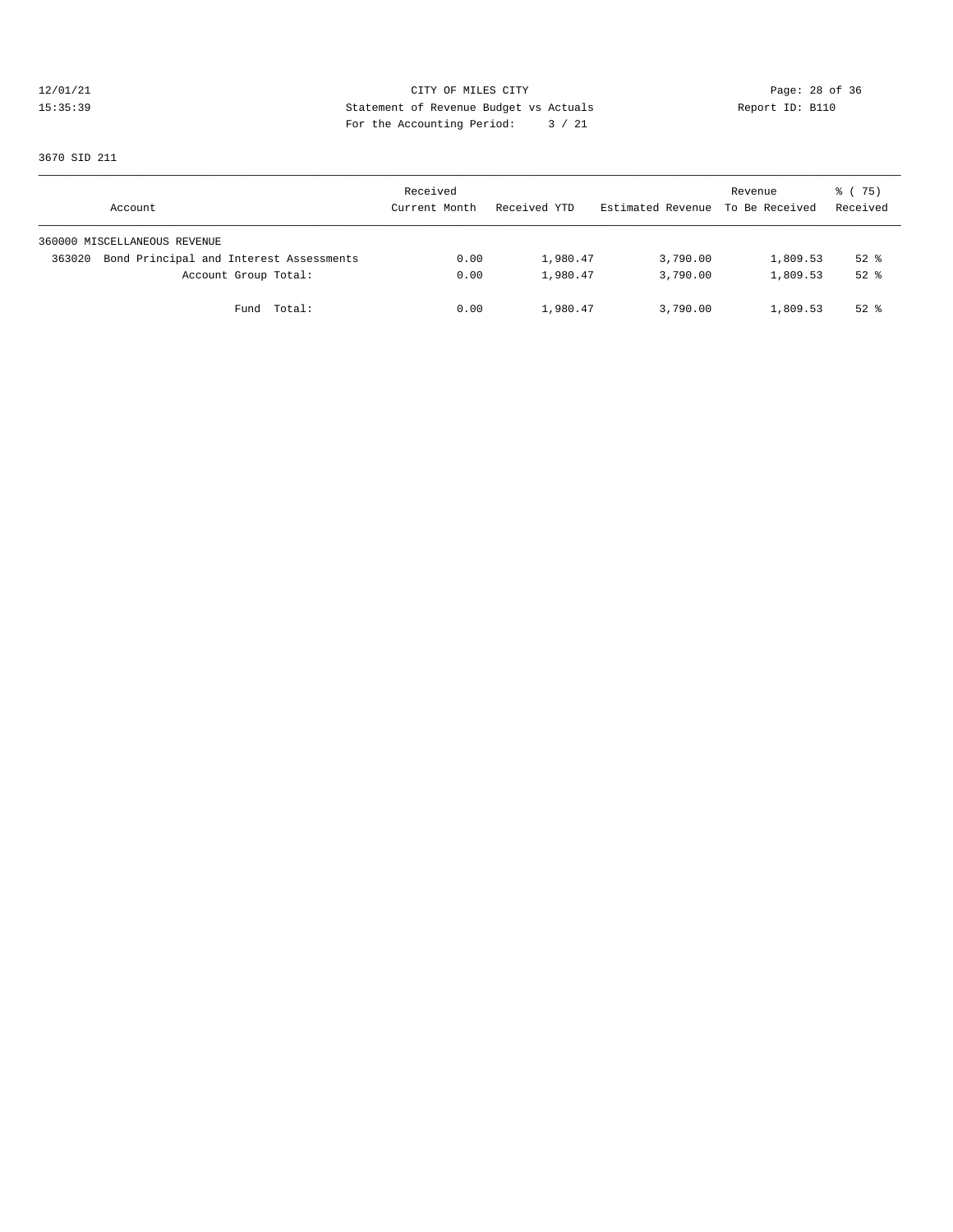#### 12/01/21 **CITY OF MILES CITY CITY CITY Page: 29 of 36** 15:35:39 Statement of Revenue Budget vs Actuals Report ID: B110 For the Accounting Period: 3 / 21

4000 General Fund Capitol Improvement Fund

| Account                       |        | Received<br>Current Month | Received YTD | Estimated Revenue To Be Received | Revenue | % (75)<br>Received |
|-------------------------------|--------|---------------------------|--------------|----------------------------------|---------|--------------------|
| 370000 INVESTMENT EARNINGS    |        |                           |              |                                  |         |                    |
| Investment Earnings<br>371010 |        | 0.00                      | 52.64        | 900.00                           | 847.36  | 6 %                |
| Account Group Total:          |        | 0.00                      | 52.64        | 900.00                           | 847.36  | 6 %                |
| Fund                          | Total: | 0.00                      | 52.64        | 900.00                           | 847.36  | 6 %                |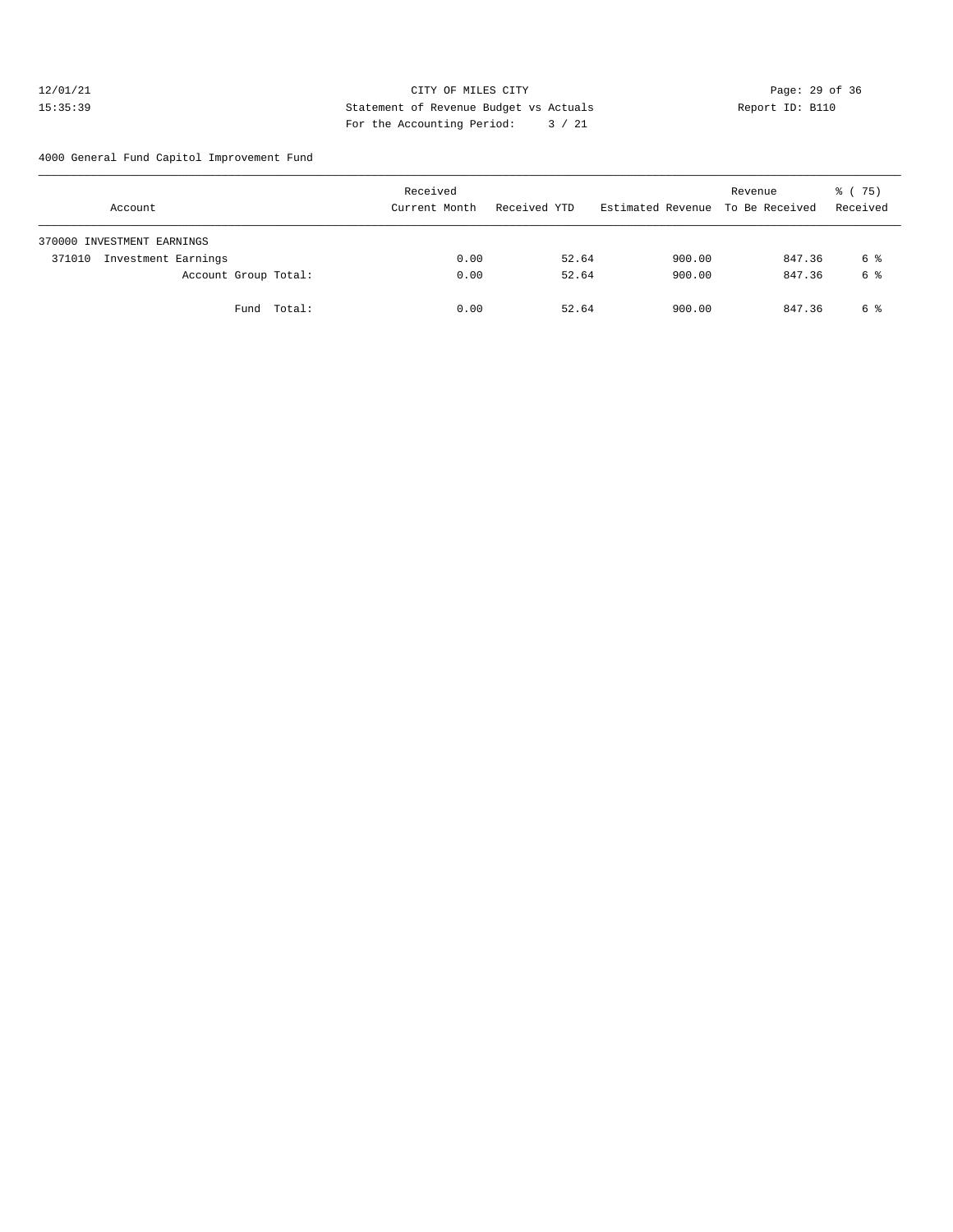#### 12/01/21 Page: 30 of 36 Page: 30 of 36 Page: 30 of 36 Page: 30 of 36 Page: 30 of 36 Page: 30 of 36 Page: 30 of 36 15:35:39 Statement of Revenue Budget vs Actuals Report ID: B110 For the Accounting Period: 3 / 21

4050 Ambulance Capital Improvement Fund

| Account                           | Received<br>Current Month | Received YTD | Estimated Revenue To Be Received | Revenue | 8 (75)<br>Received |
|-----------------------------------|---------------------------|--------------|----------------------------------|---------|--------------------|
| 330000 INTERGOVERNMENTAL REVENUES |                           |              |                                  |         |                    |
| 337000<br>Private Grants          | 0.00                      | 0.00         | 350.00                           | 350.00  | 0 %                |
| Account Group Total:              | 0.00                      | 0.00         | 350.00                           | 350.00  | 0 %                |
| Fund Total:                       | 0.00                      | 0.00         | 350.00                           | 350.00  | 0 %                |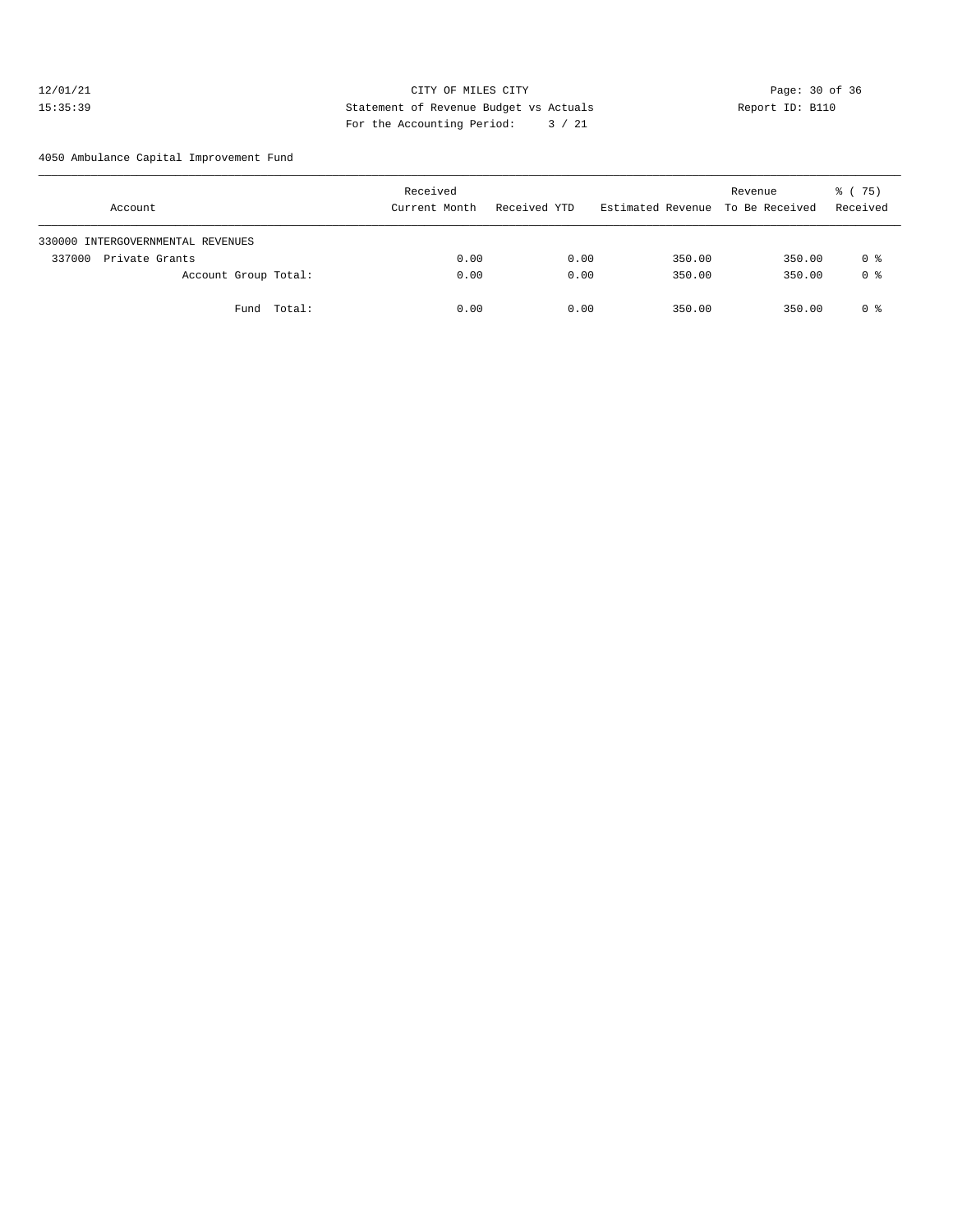# 12/01/21 Page: 31 of 36<br>15:35:39 Statement of Revenue Budget vs Actuals Report ID: B110<br>15:35:39 15:35:39 Statement of Revenue Budget vs Actuals Report ID: B110 For the Accounting Period: 3 / 21

4060 CAPITAL IMPROV-PUBLIC WORKS

| Account                                      |                      | Received<br>Current Month | Received YTD | Estimated Revenue | Revenue<br>To Be Received | % (75)<br>Received |
|----------------------------------------------|----------------------|---------------------------|--------------|-------------------|---------------------------|--------------------|
| 320000 LICENSES AND PERMITS                  |                      |                           |              |                   |                           |                    |
| Other Miscellaneous Permits<br>323040        |                      | 200.00                    | 1,800.00     | 4,200.00          | 2,400.00                  | $43*$              |
|                                              | Account Group Total: | 200.00                    | 1,800.00     | 4,200.00          | 2,400.00                  | 43.8               |
| 340000 Charges for Services                  |                      |                           |              |                   |                           |                    |
| 343014<br>Street Cleaning                    |                      | 0.00                      | 0.00         | 10,800.00         | 10,800.00                 | 0 <sup>8</sup>     |
| Prkg Vio/Off Str-Impnd Fees<br>343016        |                      | 0.00                      | 0.00         | 500.00            | 500.00                    | 0 <sup>8</sup>     |
| Sale of Street & Roadway Materials<br>343018 |                      | 0.00                      | 0.00         | 1,000.00          | 1,000.00                  | 0 <sup>8</sup>     |
|                                              | Account Group Total: | 0.00                      | 0.00         | 12,300.00         | 12,300.00                 | 0 <sup>8</sup>     |
| 370000 INVESTMENT EARNINGS                   |                      |                           |              |                   |                           |                    |
| Investment Earnings<br>371010                |                      | 0.00                      | 204.60       | 6,500.00          | 6,295.40                  | 3 <sup>8</sup>     |
|                                              | Account Group Total: | 0.00                      | 204.60       | 6,500.00          | 6,295.40                  | 3 <sup>8</sup>     |
| 380000 OTHER FINANCING SOURCES               |                      |                           |              |                   |                           |                    |
| Interfund Operating Transfer<br>383000       |                      | 75,760.00                 | 75,760.00    | 75,760.00         | 0.00                      | $100*$             |
|                                              | Account Group Total: | 75,760.00                 | 75,760.00    | 75,760.00         | 0.00                      | $100*$             |
|                                              | Fund Total:          | 75,960.00                 | 77,764.60    | 98,760.00         | 20,995.40                 | 79 %               |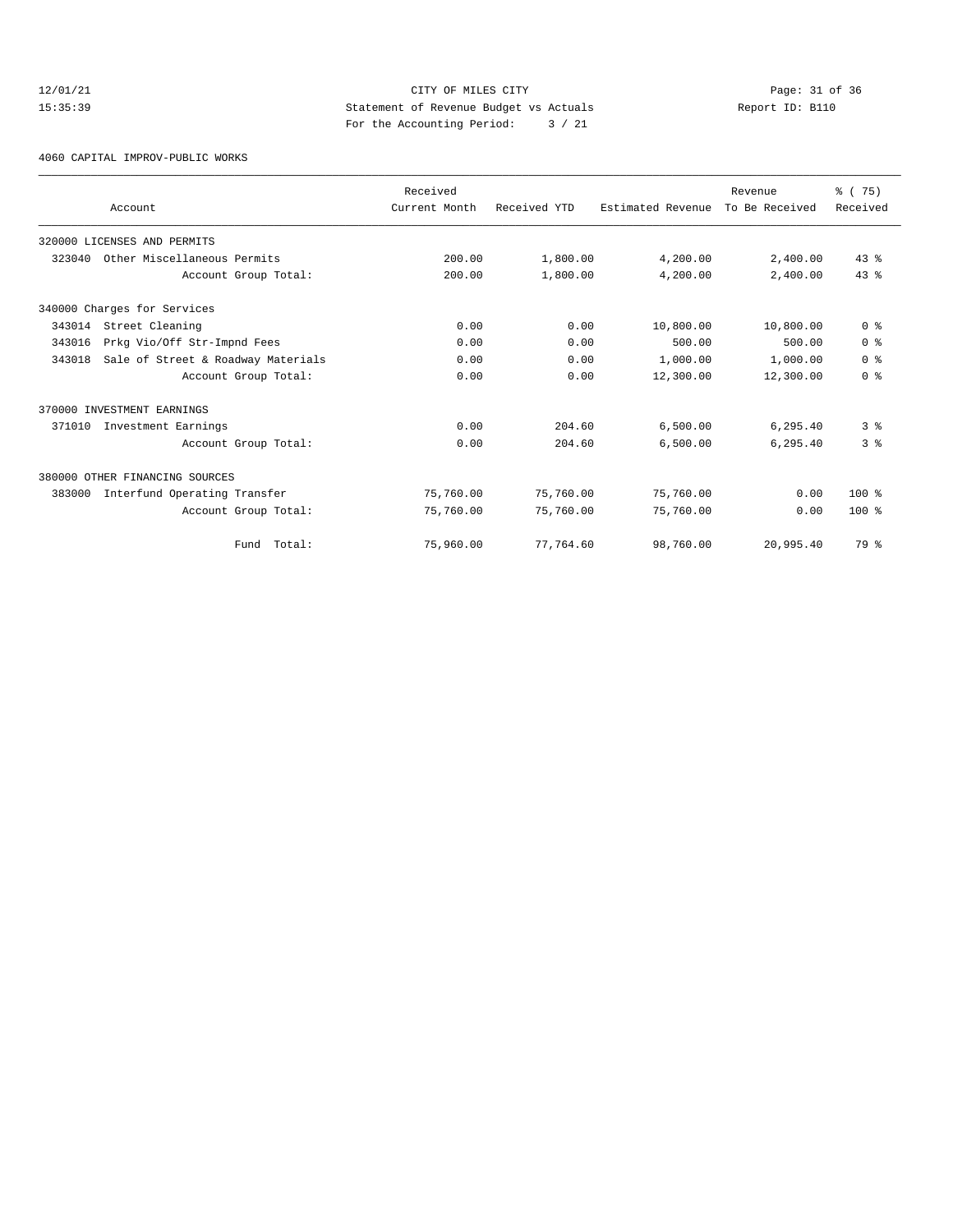12/01/21 Page: 32 of 36 15:35:39 Statement of Revenue Budget vs Actuals Report ID: B110 For the Accounting Period: 3 / 21

#### 5210 WATER UTILITY

|        |                                     | Received      |              |                   | Revenue        | % (75)           |
|--------|-------------------------------------|---------------|--------------|-------------------|----------------|------------------|
|        | Account                             | Current Month | Received YTD | Estimated Revenue | To Be Received | Received         |
|        | 330000 INTERGOVERNMENTAL REVENUES   |               |              |                   |                |                  |
| 331990 | Federal Stimulus                    | $-3,051.00$   | 0.65         | 0.00              | $-0.65$        | $***$ %          |
| 331993 | COVID-19 Federal Stimulus           | 4,372.93      | 4,372.93     | 0.00              | $-4,372.93$    | $***$ 8          |
| 334120 | TSEP Grant                          | 0.00          | 764,994.48   | 750,000.00        | $-14,994.48$   | $102*$           |
|        | Account Group Total:                | 1,321.93      | 769,368.06   | 750,000.00        | $-19,368.06$   | 103 <sub>8</sub> |
|        | 340000 Charges for Services         |               |              |                   |                |                  |
|        | 343021 Metered Water Sales          | 140,709.14    | 1,645,288.94 | 2,028,780.00      | 383,491.06     | $81*$            |
| 343022 | Unmetered Water Sales/Chrgoffs      | 22.50         | 95.84        | 750.00            | 654.16         | $13*$            |
| 343023 | Bulk Water Sales                    | 0.00          | 2.722.63     | 10,000.00         | 7,277.37       | $27$ $%$         |
| 343024 | Sales of Water Materials & Supplies | 0.00          | 284.00       | 0.00              | $-284.00$      | $***$ %          |
| 343025 | Hookup Fee                          | 635.00        | 2,715.00     | 2,500.00          | $-215.00$      | 109 <sub>8</sub> |
| 343026 | Water Install/Tap Chrgs/Labor       | 0.00          | 3, 114.43    | 5,000.00          | 1,885.57       | $62*$            |
| 343027 | Chg for Wtr Dept. Serv              | 2,340.00      | 20,484.63    | 20,000.00         | $-484.63$      | 102 <sub>8</sub> |
| 343029 | Curb Stop Replacement Fee           | 3,584.00      | 32,561.00    | 43,000.00         | 10,439.00      | 76 %             |
|        | Account Group Total:                | 147,290.64    | 1,707,266.47 | 2,110,030.00      | 402,763.53     | $81*$            |
|        | 360000 MISCELLANEOUS REVENUE        |               |              |                   |                |                  |
|        | 362020 MISC REVENUE                 | 0.00          | 2,175.33     | 0.00              | $-2, 175.33$   | $***$ 2          |
|        | Account Group Total:                | 0.00          | 2,175.33     | 0.00              | $-2, 175.33$   | $***$ $ -$       |
|        | 370000 INVESTMENT EARNINGS          |               |              |                   |                |                  |
|        | 371010 Investment Earnings          | 0.00          | 6,725.88     | 45,000.00         | 38, 274. 12    | 15 <sup>8</sup>  |
|        | Account Group Total:                | 0.00          | 6,725.88     | 45,000.00         | 38, 274. 12    | $15*$            |
|        | 380000 OTHER FINANCING SOURCES      |               |              |                   |                |                  |
|        | 383000 Interfund Operating Transfer | 0.00          | 100,000.00   | 100,000.00        | 0.00           | $100*$           |
|        | Account Group Total:                | 0.00          | 100,000.00   | 100,000.00        | 0.00           | $100*$           |
|        | Fund Total:                         | 148,612.57    | 2,585,535.74 | 3,005,030.00      | 419, 494.26    | 86 %             |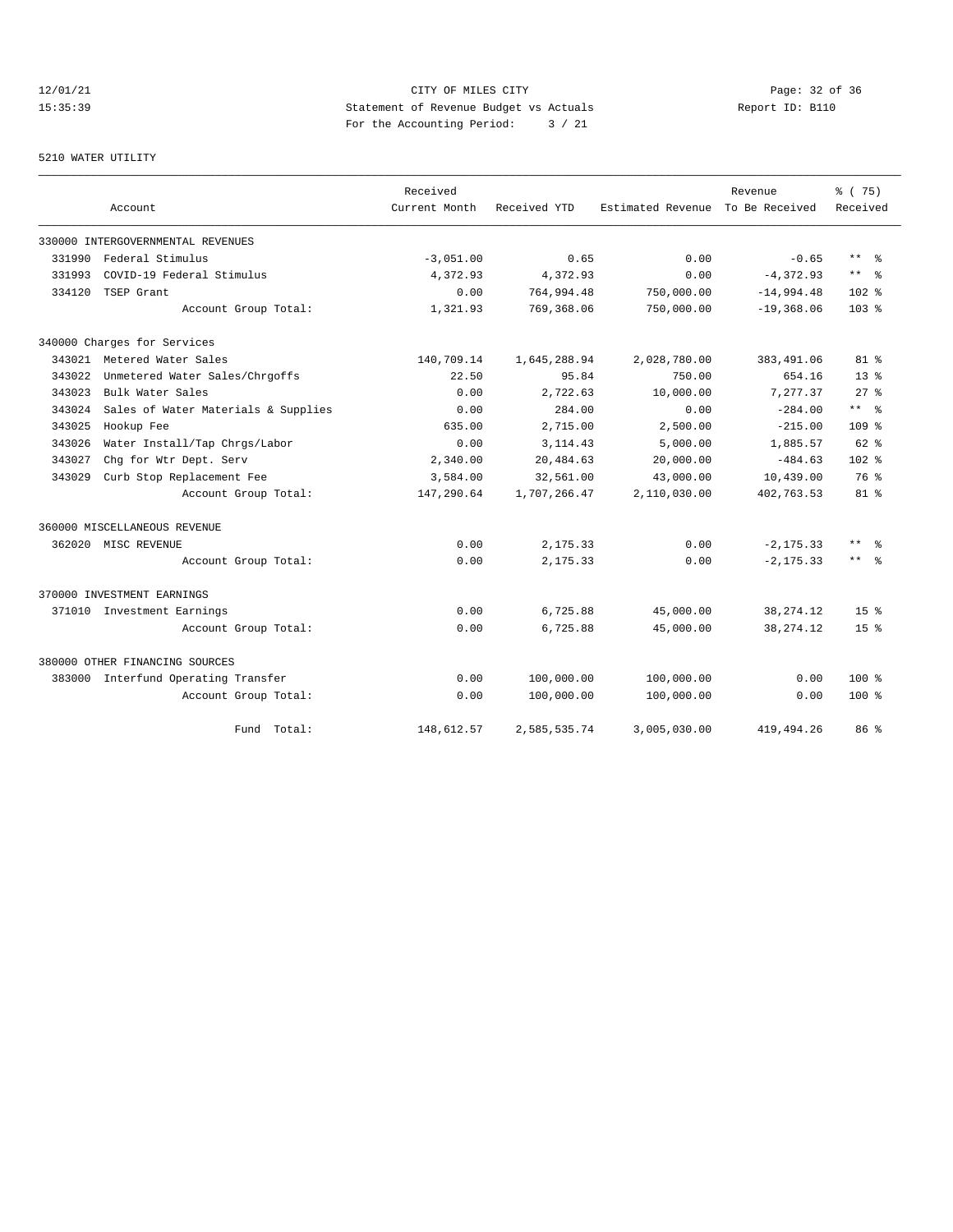# 12/01/21 Page: 33 of 36 Page: 33 of 36 Page: 33 of 36 Page: 33 of 36 Page: 33 of 36 Page: 33 Of 36 Page: 33 Of 36 15:35:39 Statement of Revenue Budget vs Actuals Report ID: B110 For the Accounting Period: 3 / 21

#### 5310 SEWER UTILITY

|        | Account                             | Received<br>Current Month | Received YTD | Estimated Revenue | Revenue<br>To Be Received | % (75)<br>Received      |
|--------|-------------------------------------|---------------------------|--------------|-------------------|---------------------------|-------------------------|
|        | 330000 INTERGOVERNMENTAL REVENUES   |                           |              |                   |                           |                         |
| 331990 | Federal Stimulus                    | $-3,051.00$               | 0.65         | 0.00              | $-0.65$                   | $***$ $=$ $\frac{6}{5}$ |
| 331993 | COVID-19 Federal Stimulus           | 4,372.93                  | 4,372.93     | 0.00              | $-4, 372.93$              | $***$ $%$               |
|        | Account Group Total:                | 1,321.93                  | 4,373.58     | 0.00              | $-4.373.58$               | $***$ $=$ $\frac{6}{3}$ |
|        | 340000 Charges for Services         |                           |              |                   |                           |                         |
| 341075 | Serv/Cnty-Interlocal Agmt           | 765.00                    | 765.00       | 1,500.00          | 735.00                    | $51$ $%$                |
| 343031 | Sewer Service Charges               | 170,629.52                | 1,540,490.92 | 2,020,810.00      | 480, 319.08               | 76 %                    |
| 343032 | Sewer Installation Charges/Chrgoffs | 22.50                     | 95.84        | 1,000.00          | 904.16                    | $10*$                   |
| 343033 | Hookup Fee                          | 240.00                    | 480.00       | 1,000.00          | 520.00                    | $48*$                   |
| 343034 | Treatment Facilities Fees           | 145.00                    | 4,965.00     | 2,000.00          | $-2,965.00$               | $248$ %                 |
| 343036 | Miscellaneous Sewer Revenue (Labor) | 360.00                    | 4,030.30     | 15,000.00         | 10,969.70                 | $27$ $%$                |
| 343037 | Baker Road Etc.                     | 1,230.84                  | 10,625.46    | 12,000.00         | 1,374.54                  | 89 %                    |
|        | Account Group Total:                | 173,392.86                | 1,561,452.52 | 2,053,310.00      | 491,857.48                | 76 %                    |
|        | 360000 MISCELLANEOUS REVENUE        |                           |              |                   |                           |                         |
| 361010 | Land Rental                         | 0.00                      | 2,873.90     | 2,900.00          | 26.10                     | 99 <sup>8</sup>         |
| 362020 | MISC REVENUE                        | 0.00                      | 122.38       | 500.00            | 377.62                    | $24$ $%$                |
|        | Account Group Total:                | 0.00                      | 2,996.28     | 3,400.00          | 403.72                    | 88 %                    |
|        | 370000 INVESTMENT EARNINGS          |                           |              |                   |                           |                         |
| 371010 | Investment Earnings                 | 0.00                      | 4,459.35     | 35,000.00         | 30,540.65                 | 13 <sup>8</sup>         |
|        | Account Group Total:                | 0.00                      | 4,459.35     | 35,000.00         | 30,540.65                 | $13*$                   |
|        | Fund Total:                         | 174,714.79                | 1,573,281.73 | 2,091,710.00      | 518, 428.27               | 75 %                    |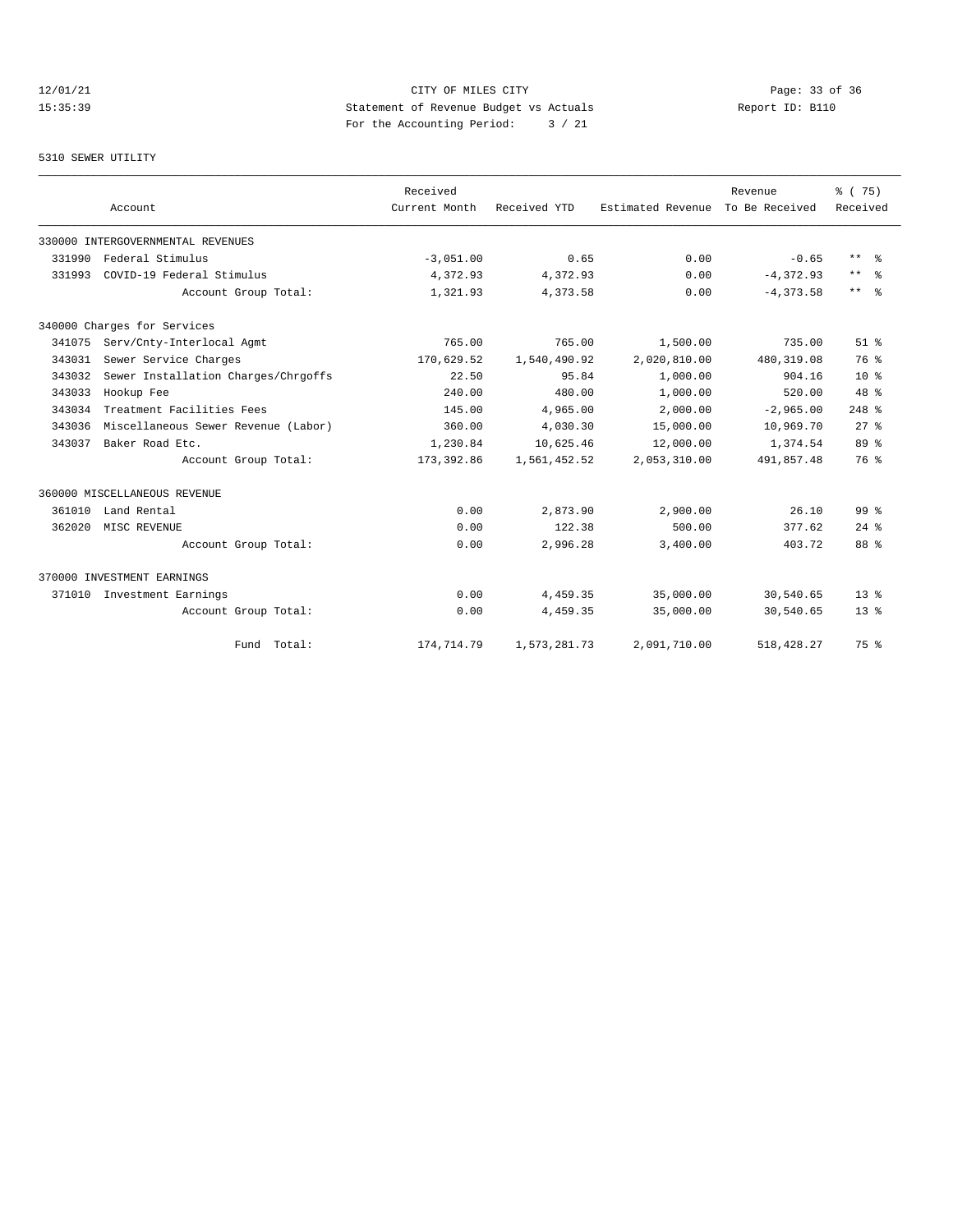# 12/01/21 Page: 34 of 36 15:35:39 Statement of Revenue Budget vs Actuals Report ID: B110 For the Accounting Period: 3 / 21

#### 5510 AMBULANCE FUND

|              |                                        | Received       |              |                   | Revenue        | % (75)              |
|--------------|----------------------------------------|----------------|--------------|-------------------|----------------|---------------------|
|              | Account                                | Current Month  | Received YTD | Estimated Revenue | To Be Received | Received            |
| 310000 TAXES |                                        |                |              |                   |                |                     |
| 311010       | Real Property Taxes                    | 65.18          | 5,553.34     | 9,281.00          | 3,727.66       | $60*$               |
| 311020       | Personal Property Taxes                | 3.22           | 27.44        | 210.00            | 182.56         | $13*$               |
| 312000       | Penalty & Interest on Delinquent Taxes | 1.76           | 14.01        | 10.00             | $-4.01$        | $140*$              |
|              | Account Group Total:                   | 70.16          | 5,594.79     | 9,501.00          | 3,906.21       | $59*$               |
|              | 330000 INTERGOVERNMENTAL REVENUES      |                |              |                   |                |                     |
| 331040       | Medicaid Supplemental Program-State    | 0.00           | 36, 281.74   | 12,500.00         | $-23,781.74$   | $290$ %             |
| 331113       | FEMA -Projects                         | 0.00           | 5,750.41     | 50,000.00         | 44,249.59      | $12*$               |
| 331990       | Federal Stimulus                       | $-208, 168.00$ | 0.46         | 0.00              | $-0.46$        | $***$ %             |
| 331993       | COVID-19 Federal Stimulus              | 330,702.06     | 341,753.23   | 0.00              | $-341, 753.23$ | $\star\star$<br>ം ക |
| 334993       | COVID-19 State Stimulus                | 0.00           | 0.00         | 11,052.00         | 11,052.00      | 0 <sup>8</sup>      |
|              | Account Group Total:                   | 122,534.06     | 383,785.84   | 73,552.00         | $-310, 233.84$ | $522$ $%$           |
|              | 340000 Charges for Services            |                |              |                   |                |                     |
| 341075       | Serv/Cnty-Interlocal Agmt              | 30,420.00      | 30,420.00    | 55,187.00         | 24,767.00      | 55 <sup>8</sup>     |
| 342026       | Ambulance Charges                      | 107,527.93     | 855, 146.35  | 1,333,694.00      | 478,547.65     | $64$ $%$            |
| 342027       | Ambulance Standby                      | 0.00           | 3,005.00     | 4,000.00          | 995.00         | 75 %                |
|              | Account Group Total:                   | 137,947.93     | 888, 571.35  | 1,392,881.00      | 504,309.65     | $64$ $%$            |
|              | 360000 MISCELLANEOUS REVENUE           |                |              |                   |                |                     |
| 362020       | MISC REVENUE                           | 468.32         | 1,492.11     | 500.00            | $-992.11$      | $298$ %             |
| 366010       | Misc- From Charge off Accts            | 0.00           | 18,536.49    | 5,000.00          | $-13,536.49$   | $371$ $%$           |
| 367000       | Sale of Junk or Salvage                | 0.00           | 0.00         | 500.00            | 500.00         | ი ჵ                 |
|              | Account Group Total:                   | 468.32         | 20,028.60    | 6,000.00          | $-14,028.60$   | $334$ $%$           |
|              | 370000 INVESTMENT EARNINGS             |                |              |                   |                |                     |
|              | 371010 Investment Earnings             | 0.00           | 50.68        | 0.00              | $-50.68$       | $***$<br>- 왕        |
|              | Account Group Total:                   | 0.00           | 50.68        | 0.00              | $-50.68$       | $\star\star$<br>- 옹 |
|              | Fund Total:                            | 261,020.47     | 1,298,031.26 | 1,481,934.00      | 183,902.74     | 88 %                |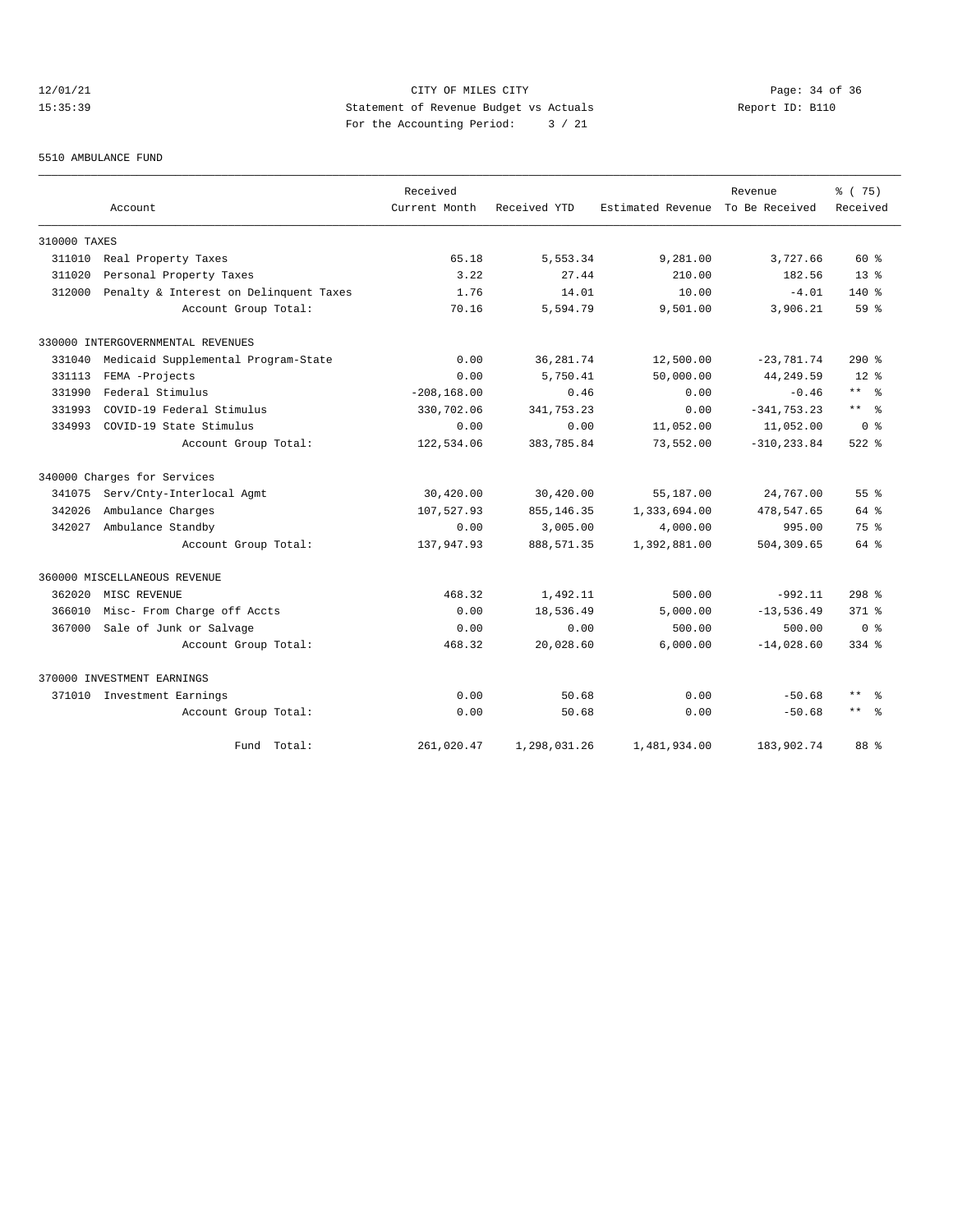# 12/01/21 Page: 35 of 36 Page: 35 of 36 Page: 35 of 36 Page: 35 of 36 Page: 35 of 36 Page: 35 Of 36 15:35:39 Statement of Revenue Budget vs Actuals Report ID: B110 For the Accounting Period: 3 / 21

#### 5610 AIRPORT OPERATING

|              |                                        | Received      |              |                                  | Revenue        | % (75)          |
|--------------|----------------------------------------|---------------|--------------|----------------------------------|----------------|-----------------|
|              | Account                                | Current Month | Received YTD | Estimated Revenue To Be Received |                | Received        |
| 310000 TAXES |                                        |               |              |                                  |                |                 |
|              | 311010 Real Property Taxes             | 97.77         | 8,331.30     | 13,922.00                        | 5,590.70       | $60*$           |
| 311020       | Personal Property Taxes                | 4.81          | 41.13        | 316.00                           | 274.87         | $13*$           |
| 312000       | Penalty & Interest on Delinquent Taxes | 2.62          | 21.02        | 40.00                            | 18.98          | 53%             |
|              | Account Group Total:                   | 105.20        | 8,393.45     | 14,278.00                        | 5,884.55       | 59 <sup>8</sup> |
|              | 330000 INTERGOVERNMENTAL REVENUES      |               |              |                                  |                |                 |
|              | 331126 AIP 018-2019                    | 0.00          | 139,201.99   | 197,910.00                       | 58,708.01      | 70 %            |
| 331993       | COVID-19 Federal Stimulus              | 0.00          | 30,000.00    | 30,000.00                        | 0.00           | 100 %           |
| 334060       | Coal Board Grant                       | 0.00          | 19,433.96    | 35,400.00                        | 15,966.04      | 55 <sup>8</sup> |
|              | Account Group Total:                   | 0.00          | 188,635.95   | 263,310.00                       | 74,674.05      | $72*$           |
|              | 340000 Charges for Services            |               |              |                                  |                |                 |
| 341075       | Serv/Cnty-Interlocal Agmt              | 0.00          | 0.00         | 30,000.00                        | 30,000.00      | 0 <sup>8</sup>  |
| 343018       | Sale of Street & Roadway Materials     | 0.00          | 3,432.00     | 1,000.00                         | $-2,432.00$    | $343$ $%$       |
| 343061       | Landing Fees                           | 173.25        | 1,735.65     | 2,000.00                         | 264.35         | 87 <sup>8</sup> |
| 343062       | Aviation Fuel                          | 35,621.77     | 460,686.39   | 300,000.00                       | $-160,686.39$  | $154$ %         |
| 343064       | Hangar Rent                            | 10,768.08     | 71,865.27    | 59,000.00                        | $-12,865.27$   | $122$ %         |
| 343065       | Building Rentals                       | 2,487.82      | 13,068.14    | 14,000.00                        | 931.86         | 93 <sup>8</sup> |
| 343067       | Other - Miscellaneous                  | 97.22         | 49,450.93    | 500.00                           | $-48,950.93$   | $***$ %         |
| 343069       | Ag Contract                            | 0.00          | 11,000.00    | 11,000.00                        | 0.00           | 100 %           |
|              | Account Group Total:                   | 49, 148. 14   | 611,238.38   | 417,500.00                       | $-193,738.38$  | $146$ %         |
|              | 360000 MISCELLANEOUS REVENUE           |               |              |                                  |                |                 |
|              | 361010 Land Rental                     | 2,596.68      | 13,537.93    | 20,000.00                        | 6,462.07       | 68 %            |
|              | 362020 MISC REVENUE                    | 0.00          | 351.17       | 350.00                           | $-1.17$        | $100$ %         |
|              | Account Group Total:                   | 2,596.68      | 13,889.10    | 20,350.00                        | 6,460.90       | 68 %            |
|              | 370000 INVESTMENT EARNINGS             |               |              |                                  |                |                 |
|              | 371010 Investment Earnings             | 0.00          | 483.76       | 2,000.00                         | 1,516.24       | $24$ $%$        |
|              | Account Group Total:                   | 0.00          | 483.76       | 2,000.00                         | 1,516.24       | $24$ $%$        |
|              | 380000 OTHER FINANCING SOURCES         |               |              |                                  |                |                 |
|              | 381071 MT Aero Loan Hanger 8 Door      | 0.00          | 15,000.00    | 15,000.00                        | 0.00           | 100 %           |
|              | Account Group Total:                   | 0.00          | 15,000.00    | 15,000.00                        | 0.00           | 100 %           |
|              | Fund Total:                            | 51,850.02     | 837,640.64   | 732,438.00                       | $-105, 202.64$ | $114$ %         |